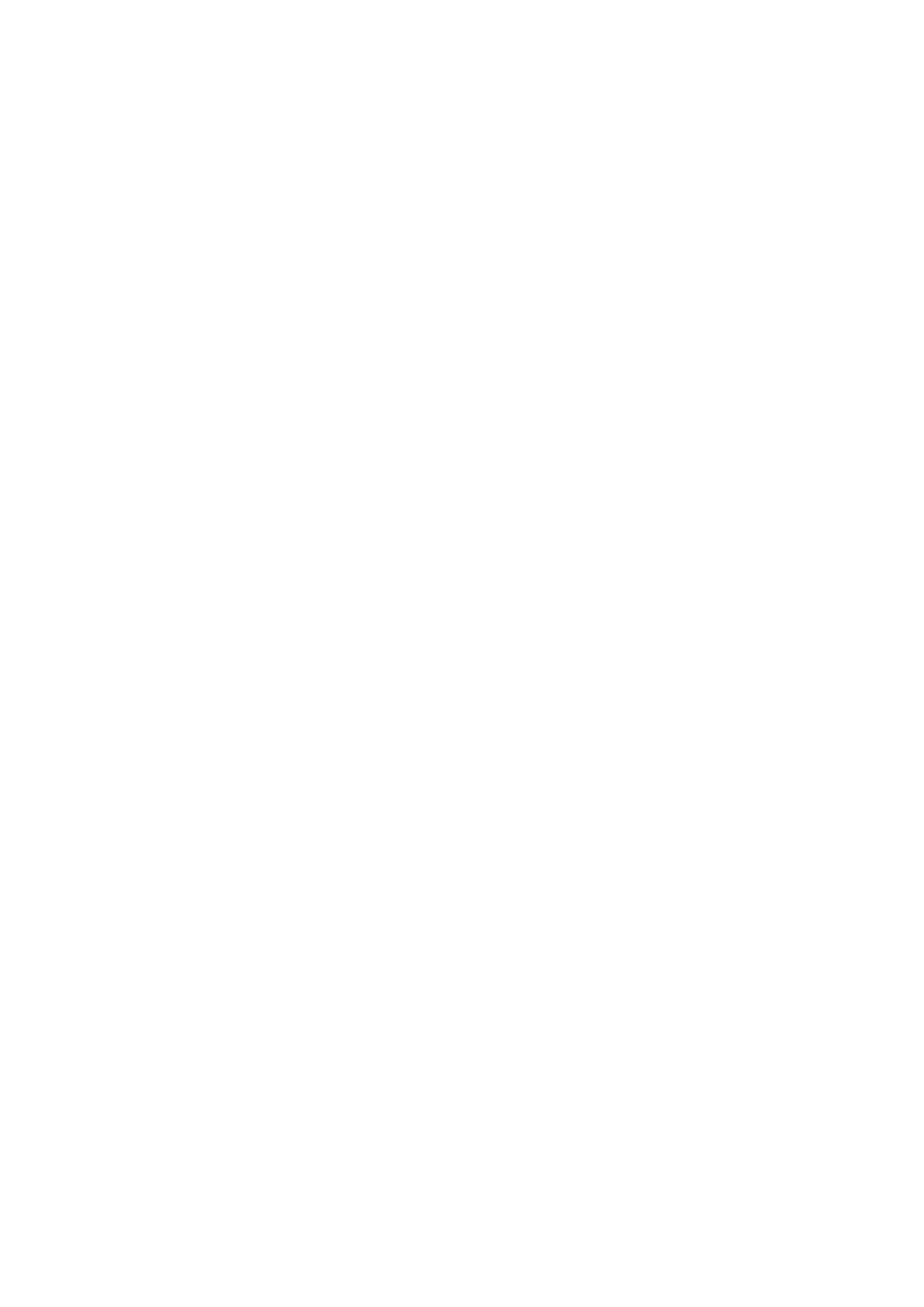#### INDEX

<span id="page-2-0"></span>

| Analysis of the draft implementing legislation of the Rome Statute of the                    |
|----------------------------------------------------------------------------------------------|
|                                                                                              |
|                                                                                              |
|                                                                                              |
|                                                                                              |
| Legislation should provide that the crimes in the Rome Statute, including other crimes       |
|                                                                                              |
| National courts should be able to exercise universal jurisdiction in all cases of crimes     |
|                                                                                              |
| Principles of criminal responsibility in national legislation for crimes under international |
|                                                                                              |
| Defences in national law to crimes under international law should be consistent with         |
|                                                                                              |
|                                                                                              |
|                                                                                              |
| No amnesties, pardons or similar measures of impunity by any state should be                 |
|                                                                                              |
| Immunity of officials from prosecution for crimes under international law should be          |
|                                                                                              |
|                                                                                              |
|                                                                                              |
|                                                                                              |
|                                                                                              |
|                                                                                              |
| National courts and authorities must cooperate fully with Court orders and requests 15       |
|                                                                                              |
|                                                                                              |
|                                                                                              |
| The privileges and immunities of the Court, its personnel, counsel, experts, witnesses       |
| and other persons whose presence is required at the seat of the Court must be fully          |
|                                                                                              |
|                                                                                              |
| States should ensure that they nominate candidates to be Judges and the Prosecutor in an     |
|                                                                                              |
|                                                                                              |
| When the Prosecutor has deferred an investigation, states shall comply without delay to      |
|                                                                                              |
| States shall give effect to acts of the Prosecutor or warrants issued by the Court prior to  |
| an Article 19 challenge to jurisdiction or admissibility and to actions by the Prosecutor to |
| preserve evidence or prevent an accused person absconding pursuant to Articles 18 (6)        |
|                                                                                              |

*AI Index: AFR 21/001/2007 Amnesty International December 2007*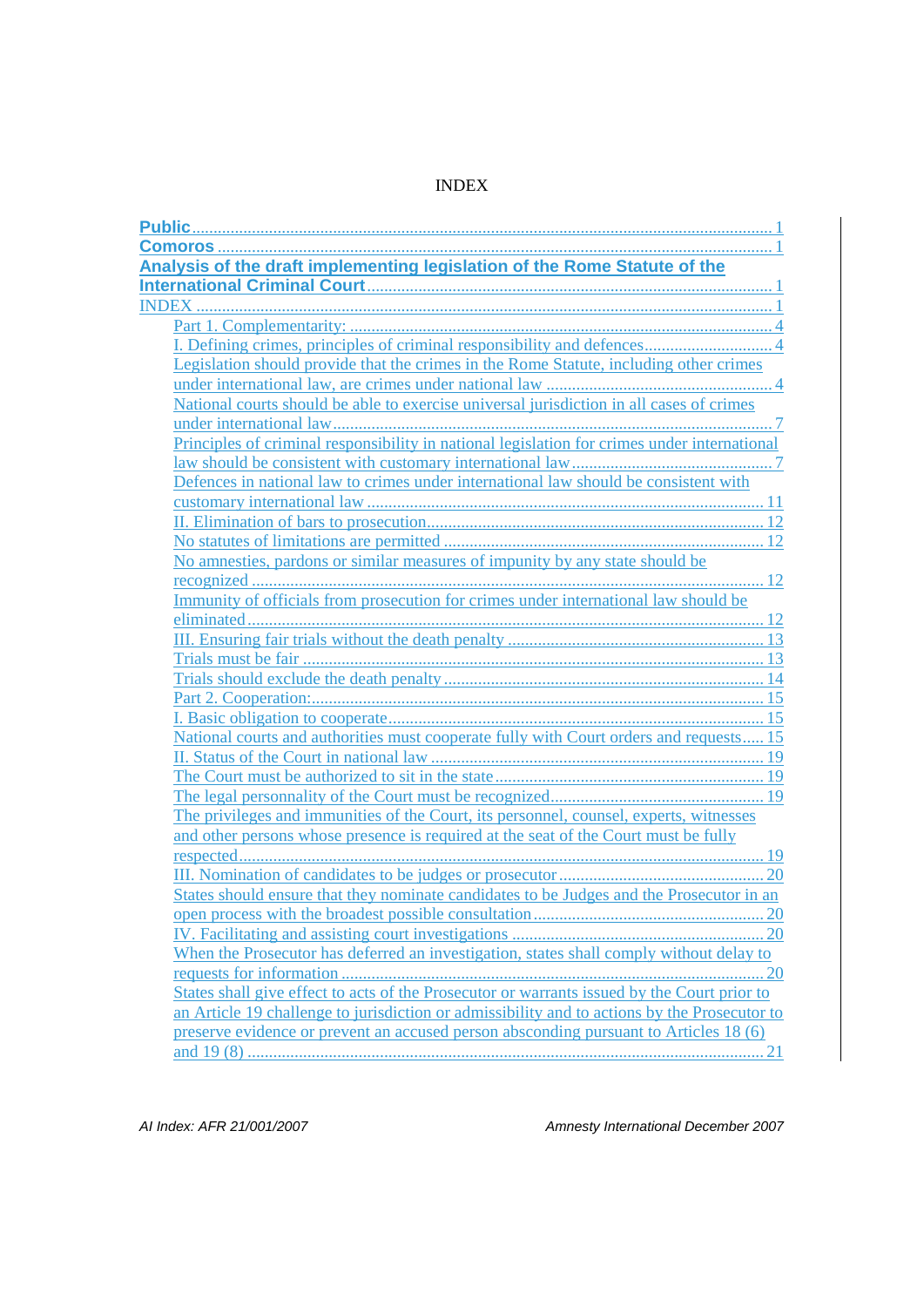| States should facilitate the ability of the office of the Prosecutor and the defence to      |  |
|----------------------------------------------------------------------------------------------|--|
|                                                                                              |  |
| National legislation should not contain grounds for refusal of requests for assistance by    |  |
|                                                                                              |  |
|                                                                                              |  |
| States parties should ensure that there are no obstacles to arrest and surrender  24         |  |
| National courts and authorities must arrest accused persons as soon as possible after a      |  |
|                                                                                              |  |
| National courts and authorities must fully respect the rights of those arrested at the       |  |
|                                                                                              |  |
| National courts and authorities must surrender arrested persons promptly to the Court. 27    |  |
| States should give priority to requests for surrender by the Court over competing            |  |
|                                                                                              |  |
| States must permit transfers of accused persons through their territory to the seat of the   |  |
|                                                                                              |  |
|                                                                                              |  |
| National courts and authorities must enforce judgements and decisions of the Court           |  |
| concerning reparations for victims and should provide for reparations in national law for    |  |
| all victims of crimes under international law in accordance with international standards,    |  |
| including the general principles established by the Court relating to reparations  28        |  |
|                                                                                              |  |
| Legislation must provide for punishment of offences against the administration of justice    |  |
|                                                                                              |  |
|                                                                                              |  |
| Legislation must provide for enforcement of fines and forfeiture measures  30                |  |
| Legislation should provide for the enforcement of sentences by the Court, in accordance      |  |
|                                                                                              |  |
|                                                                                              |  |
| States parties should develop and implement effective programs of public education and       |  |
|                                                                                              |  |
|                                                                                              |  |
| Analysis of the Comoros' Draft Implementing Legislation of the Rome Statute of the           |  |
|                                                                                              |  |
|                                                                                              |  |
|                                                                                              |  |
| Legislation should provide that the crimes in the Rome Statute, including other crimes       |  |
|                                                                                              |  |
| National courts should be able to exercise universal jurisdiction in all cases of crimes     |  |
|                                                                                              |  |
| Principles of criminal responsibility in national legislation for crimes under international |  |
| law should be consistent with customary international law                                    |  |
| Defences in national law to crimes under international law should be consistent with         |  |
|                                                                                              |  |
|                                                                                              |  |
|                                                                                              |  |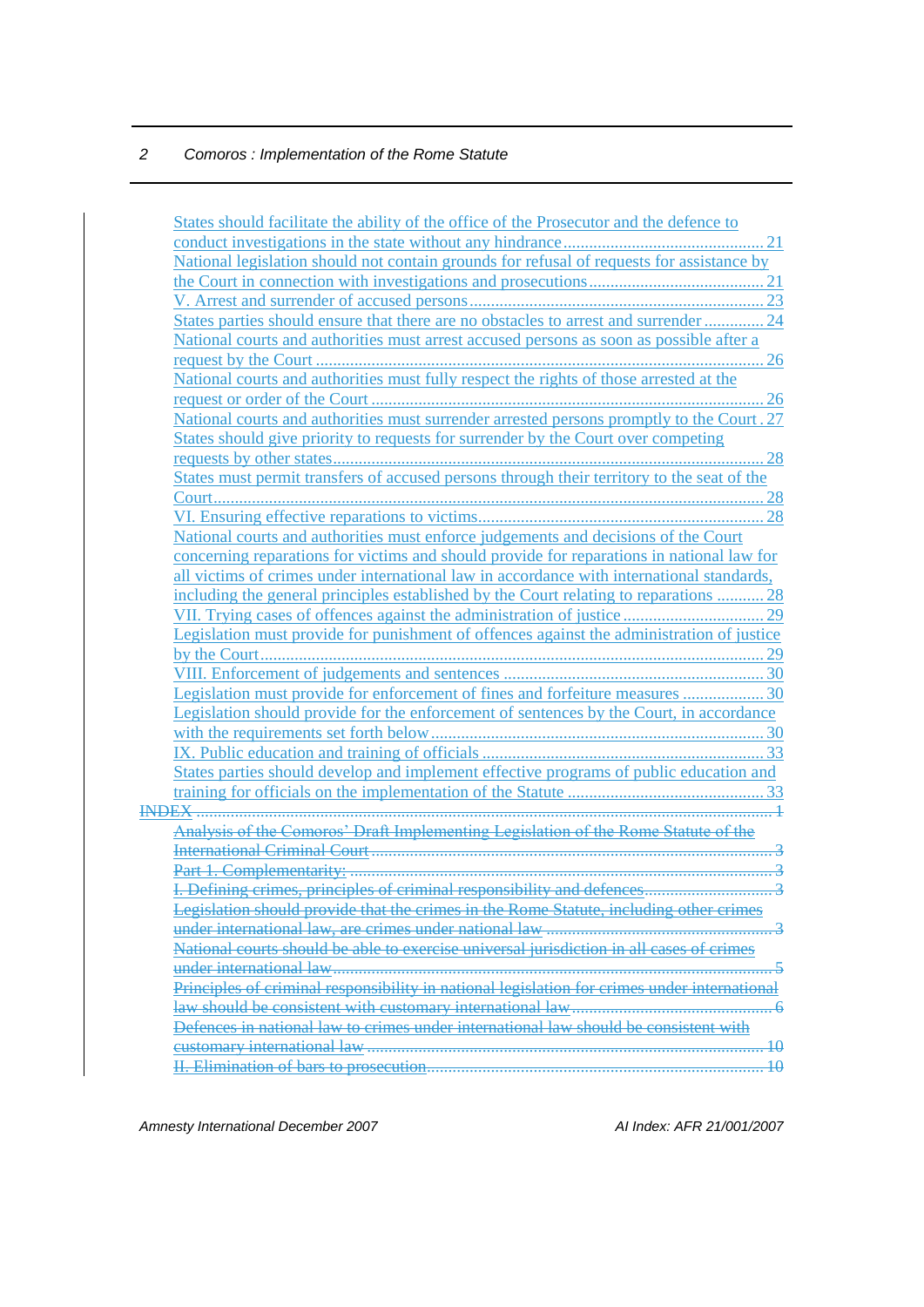| No statutes of limitations are permitted                                                       |                 |
|------------------------------------------------------------------------------------------------|-----------------|
| No amnesties, pardons or similar measures of impunity by any state should be                   |                 |
| recognized                                                                                     |                 |
| Immunity of officials from prosecution for crimes under international law should be            |                 |
| eliminated                                                                                     |                 |
| <b>III.</b> Ensuring fair trials without the death penalty                                     |                 |
| <b>Trials must be fair</b>                                                                     |                 |
| Trials should exclude the death penalty                                                        |                 |
| Part 2. Cooperation:                                                                           |                 |
| I. Basic obligation to cooperate                                                               |                 |
| National courts and authorities must cooperate fully with Court orders and requests            |                 |
| <b>H. Status of the Court in national law</b>                                                  |                 |
| The Court must be authorized to sit in the state                                               |                 |
| The legal personnality of the Court must be recognized                                         |                 |
| The privileges and immunities of the Court, its personnel                                      |                 |
| and other persons whose presence is required at the seat of the Court must be fully            |                 |
| respected                                                                                      |                 |
| III. Nomination of candidates to be judges or prosecutor                                       |                 |
| States should ensure that they nominate candidates to be Judges and the Prosecutor in an       |                 |
|                                                                                                | $^{18}$         |
| <b>IV.</b> Facilitating and assisting court investigations                                     | $\overline{19}$ |
| When the Prosecutor has deferred an investigation, states shall comply without delay to        |                 |
| requests for information                                                                       | 10              |
| States shall give effect to acts of the Prosecutor or warrants issued by the Court prior to    |                 |
| an Article 19 challenge to jurisdiction or admissibility and to actions by the Prosecutor to   |                 |
| preserve evidence or prevent an accused person absconding pursuant to Articles 18 (6)          |                 |
| and 19 (8)                                                                                     | 19              |
| States should facilitate the ability of the office of the Prosecutor and the defence to        |                 |
| conduct investigations in the state without any hindrance                                      | 20              |
| National legislation should not contain grounds for refusal of requests for assistance         |                 |
| the Court in connection with investigations and prosecutions.                                  | 20              |
| Arrest and surrender of accused persons                                                        |                 |
| States parties should ensure that there are no obstacles to arrest and surrender               |                 |
| National courts and authorities must arrest accused persons as soon as possible after a        |                 |
| request by the Court                                                                           |                 |
| <u>National courts and authorities must fully respect the rights of those arrested at the </u> |                 |
| <del>or order of the</del>                                                                     |                 |
| National courts and authorities must surrender arrested                                        | 25              |
| priority to requests for surrender by the Court over competing                                 |                 |
| requests by other states                                                                       | 26              |
| States must permit transfers of accused persons through their territory to the seat of the     |                 |
| Court                                                                                          | 26              |
| VI. Ensuring effective reparations to victims                                                  |                 |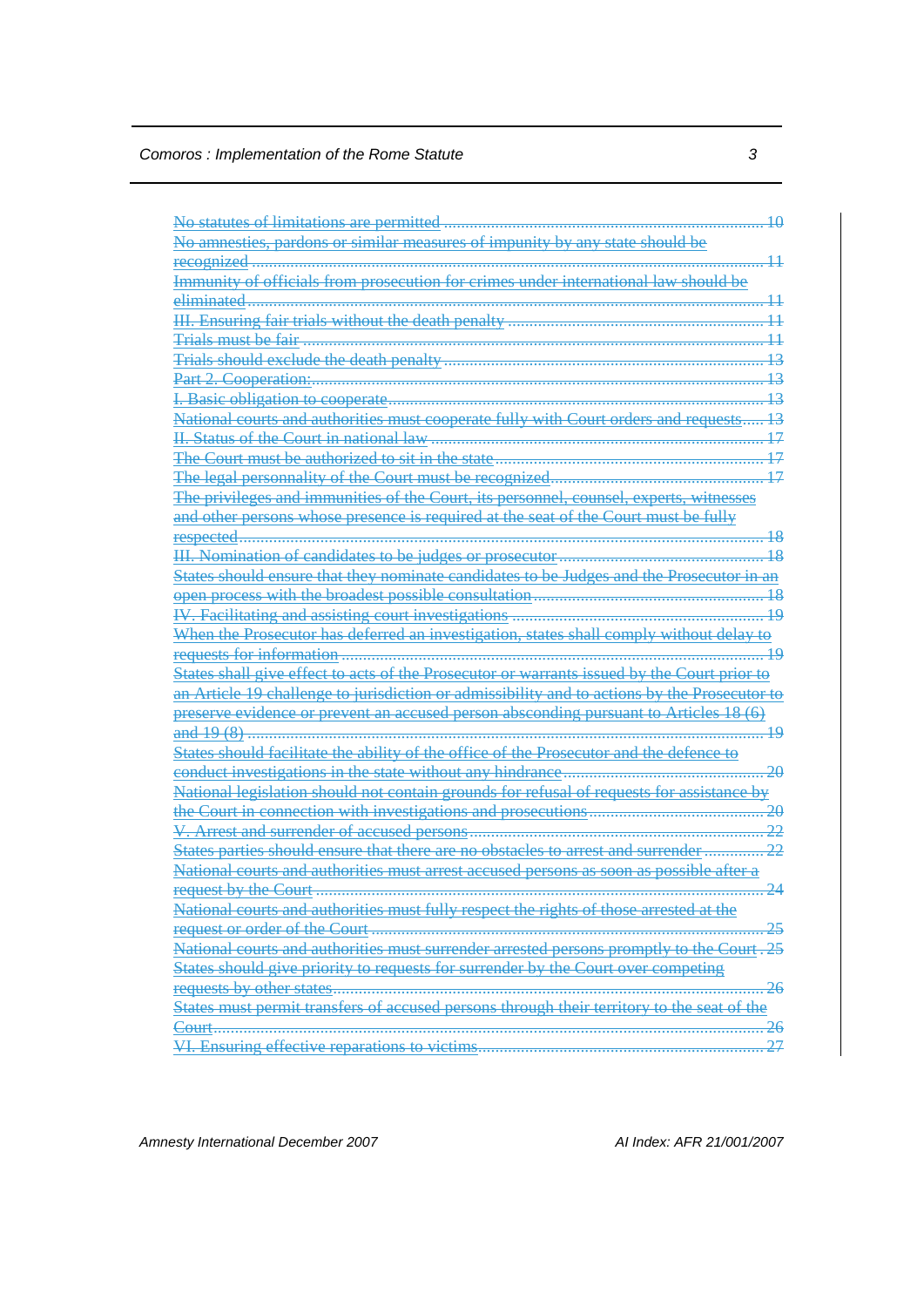| National courts and authorities must enforce judgements and decisions of the Court                                              |
|---------------------------------------------------------------------------------------------------------------------------------|
| concerning reparations for victims and should provide for reparations in national law for                                       |
| <u>all victims of crimes under international law in accordance with international standards.</u>                                |
| including the general principles established by the Court relating to reparations                                               |
| VII. Trying cases of offences against the administration of justice                                                             |
| Legislation must provide for punishment of offences against the administration of justice                                       |
| റ<br>$\mathbf{h}$ v the Court                                                                                                   |
| 28                                                                                                                              |
| $\Omega$<br><b>Legislation must provide for enforcement of fines and forfeiture measures </b>                                   |
| Legislation should provide for the enforcement of sentences by the Court, in accordance                                         |
|                                                                                                                                 |
| <b>Dublic education and training of officials</b><br><u>IA. Public education and training of officials ……………………………………………………</u> |
| States parties should develop and implement effective programs of public education and                                          |
| training for officials on the implementation of the Statute                                                                     |

#### **Analysis of the Comoros' Draft Implementing Legislation of the Rome Statute of the International Criminal Court**

<span id="page-5-0"></span>**Part 1. Complementarity:** 

#### <span id="page-5-1"></span>**I. Defining crimes, principles of criminal responsibility and defences**

<span id="page-5-2"></span>**Legislation should provide that the crimes in the Rome Statute, including other crimes under international law, are crimes under national law**

Article 6 of the Rome Statute: genocide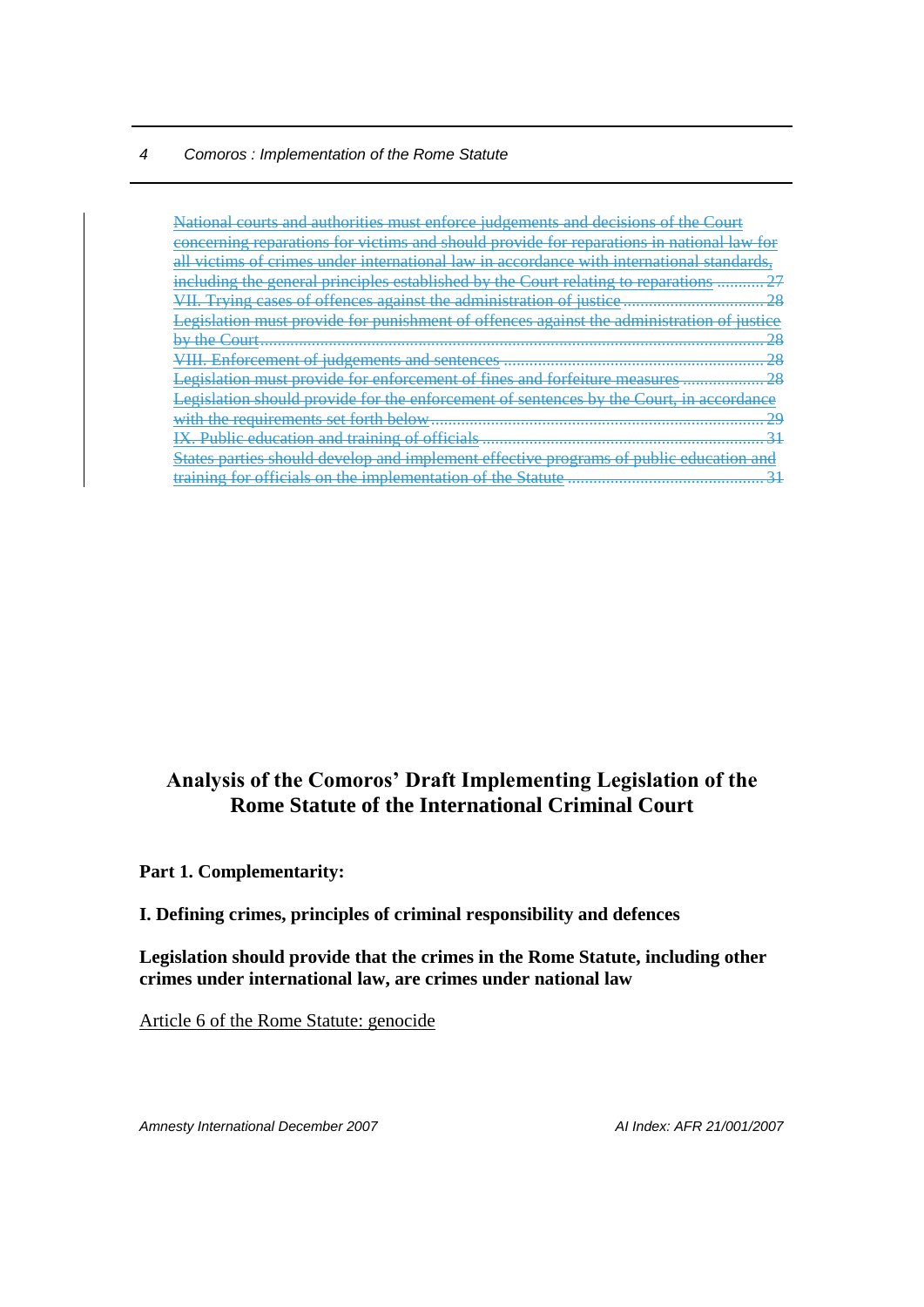Amnesty International welcomes draft Article 2 revising the Penal Code (draft), implementing Article 6 of the Rome Statute.

Article 7 of the Rome Statute: crimes against humanity

Although the jurisdictional threshold in Article 7 (1) of the Rome Statute is included in draft Article 3, the more detailed threshold in Article 7 (2) has been omitted. If this omission was intended to broaden the scope of the crimes against humanity subject to prosecution in the Comoros, it is to be welcomed, but, if not, it would be advisable to ensure that all of the conduct constituting crimes against humanity under the Rome Statute are covered.

In draft Article 3 (h), corresponding to Article 7 (1) (h) of the Rome Statute, the word "publique" should be substituted by the word "politique" and the words "racial" and "national" should be separated by a coma.

It should be clarified that the phrase "au sens du paragraph 3" refers to the corresponding paragraph of Article 7 of the Rome Statute or that it say that the definition is that used by the United Nations. In addition, there is no provision in the draft corresponding to Article 7 (3) of the Rome Statute on the definition of gender. The definition of gender recognized by the United Nations refers to the socially constructed roles played by men and women that are attributed to them based on their sex. The term "sex" refers to physical and biological characteristics of men and women. The term "gender" refers to the explanations for observed differences between men and women based on socially assigned roles. For more information about these terms as recognized in the United Nations, see Implementation of the outcome of the 4th World Conference on Women, Report of the Secretary-General, U.N. Doc. A/51/322 (1996), para. 9 (citing the Report of the Fourth World Conference on Women, U.N. Doc. A/CONF.177/20 (1995)); for the leading commentary on all of the war crimes and crimes against humanity of sexual violence more information with regard to the crimes of sexual slavery, enforced prostitution, sexual violence and the definition of gender in the Rome Statute, see Machteld Boot, *Article 7*, *in* Otto Triffterer, ed., *Commentary on the Rome Statute of the International Criminal Court: Observers' Notes, Article by Article* 142-145 and 171-172 (Baden-Baden: Nomos Verlagsgesellschaft 1999).

It is a matter of deep concern that the crime of apartheid, which caused so much suffering in an African country, which is considered as a crime against humanity in both the International Convention on the Suppression and Punishment of the Crime of Apartheid and in Article 7 (1) (j) of the Rome Statute has been omitted. It should be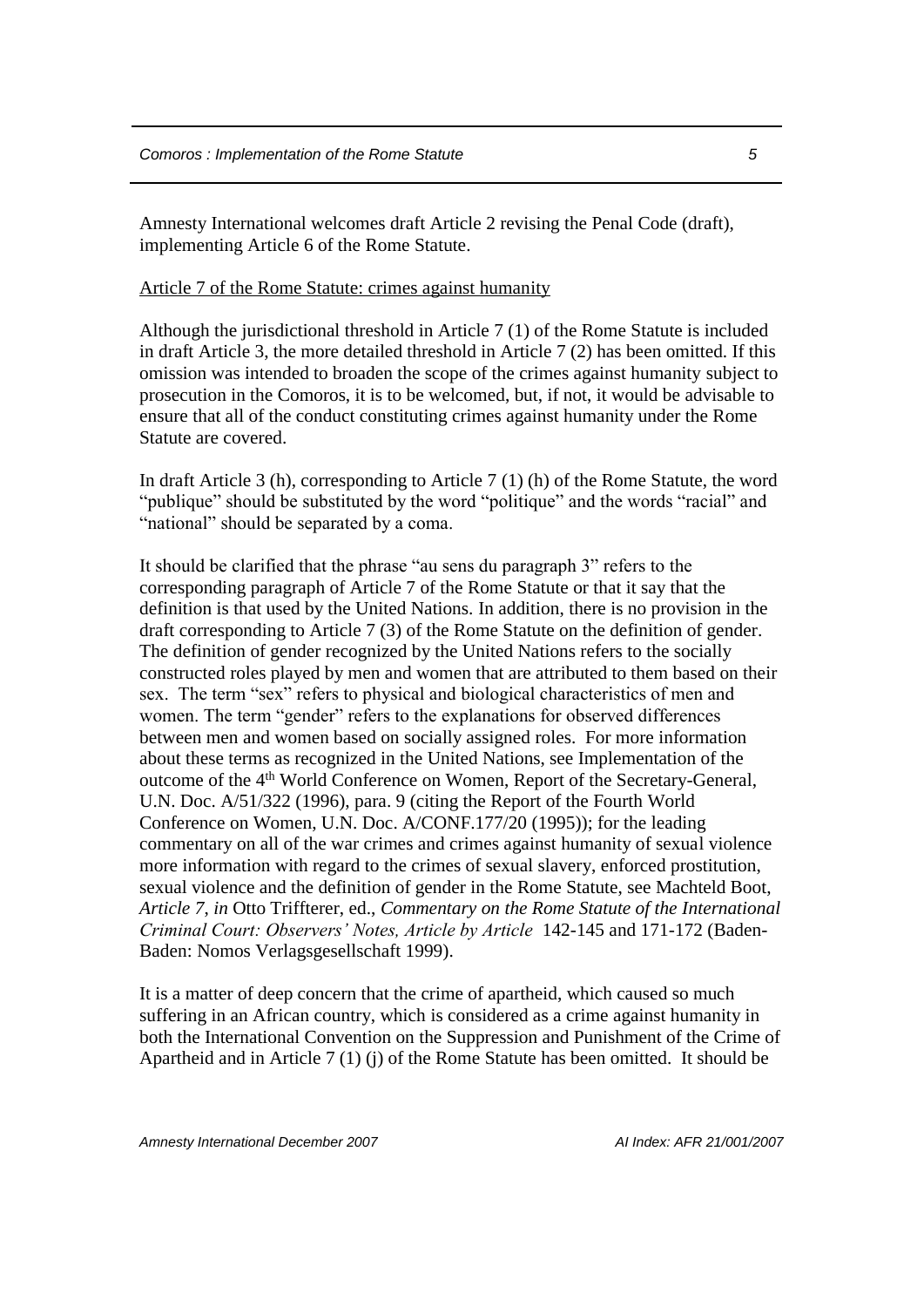included. In addition, Article 7 (2) (a), (b), (c), (d), (e), (f), (g), (h) and (i) of the Rome Statute have been omitted from the draft. These articles provide invaluable definitions of the crimes in Article 7 (2) and should be included to avoid problems in interpretation by national courts. Amnesty International recommends the inclusion of these provisions of the Rome Statute in the enacted version of the implementing legislation.

#### Article 8 of the Rome Statute: war crimes

According to draft Article 4, "Toute personne coupable de crime de guerre, tels que définis par la Convention de Genève du 12 août 1949, será puni de travaux forcés à perpétuité."

The draft legislation does not provide for the investigation and prosecution of all war crimes listed in Article 8 of the Rome Statute. Amnesty International recommends that the enacted version of the legislation includes all war crimes as listed in customary and conventional international criminal law, including Protocol I Additional to the Geneva Conventions of 12 August 1949 (Protocol I), ratified by Comoros on 21 November 1985, and Protocol II Additional to the Geneva Conventions of 12 August 1949 (Protocol II), ratified by Comoros on 21 November 1985, which are recognized as war crimes under the Statute of the International Criminal Tribunal for Rwanda and the Statute of the Special Court for Sierra Leone. These omissions are a matter of the utmost concern because almost all war crimes committed since the Second World War, in particular, in Africa, have been committed in non-international armed conflict and because Protocols I and II include prohibitions of war crimes not expressly covered by the Geneva Conventions. In addition, the Rome Statute does not include all war crimes under conventional and customary international law.

It would be better to provide, as certain countries have already done, such as Finland, that all conduct constituting a war crime in international armed conflict be defined as a crime in non-international armed conflict, apart from a limited number of crimes, such as those related to prisoners of war, which are not applicable or would require modification to apply to non-international armed conflict. It would be even better to include all war crimes listed in the Rome Statute and then to provide that national courts have jurisdiction over all other war crimes listed in international humanitarian law treaties and customary international law whether committed during an international or non-international armed conflict.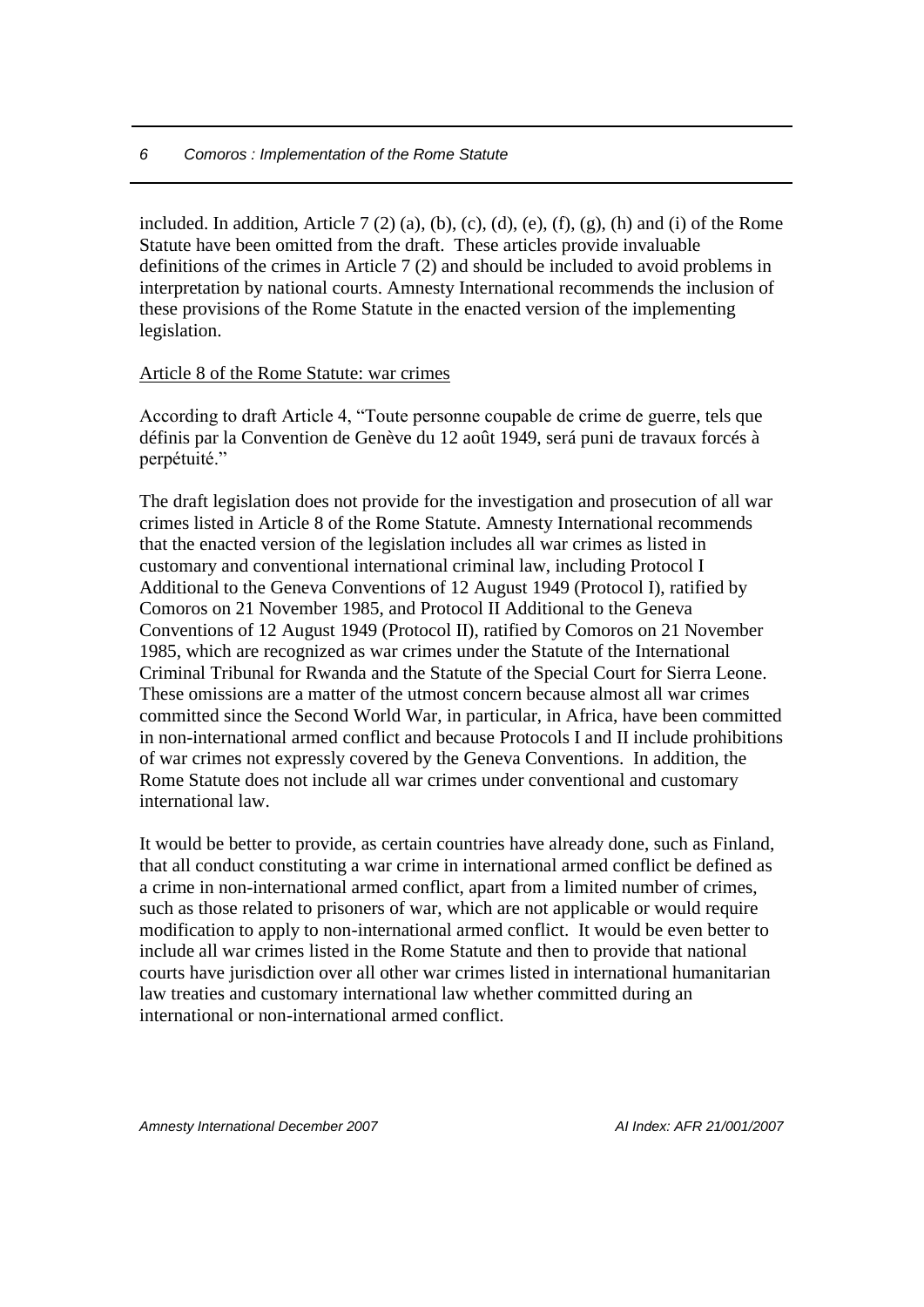#### <span id="page-8-0"></span>**National courts should be able to exercise universal jurisdiction in all cases of crimes under international law**

The Preamble of the Rome Statute recognizes the duty of each state "to exercise its criminal jurisdiction over those responsible for international crimes". This jurisdiction is not simply jurisdiction under existing national law, but jurisdiction to the fullest extent permitted by international law.

The draft legislation does not have any provision regarding the exercise of universal jurisdiction for crimes under international law. Amnesty International does not have a copy of the Code de Procédure Pénale, so it is not clear whether national courts would be able to exercise the full universal jurisdiction over crimes under international law that is permitted under international law. Amnesty International would welcome clarification if the Code de Procédure Pénale or other legislation of Comoros provides for the exercise of universal jurisdiction for such crimes. If not, Amnesty International recommends that the enacted version of the implementing legislation of the Rome Statute includes a provision on universal jurisdiction requiring national courts to exercise such jurisdiction for crimes under international law where Comoros does not extradite the suspect to a country willing to prosecute those crimes in fair proceedings without the application of the death penalty.

#### <span id="page-8-1"></span>**Principles of criminal responsibility in national legislation for crimes under international law should be consistent with customary international law**

Article 22 of the Rome Statute: *nullum crimen sine lege* Article 23 of the Rome Statute: *nulla poena sine lege* Article 24 of the Rome Statute: non-retroactivity *ratione personae*

The draft legislation does not have any provisions regarding the principles of *nullum crimen sine lege*, *nulla poena sine lege* and non-retroactivity *ratione personae*, for crimes under international law. However, Article 4 of the Code Pénal states that "[n]ulle . . . crime ne peuvent être punis de peines qui n'étaient pas prévues par la loi avant qu'ils fussent commis." Amnesty International would welcome clarification if the Code de Procédure Pénale or other legislation of Comoros also includes such principles. Amnesty International recommends that the enacted version of the implementing legislation of the Rome Statute includes provisions including the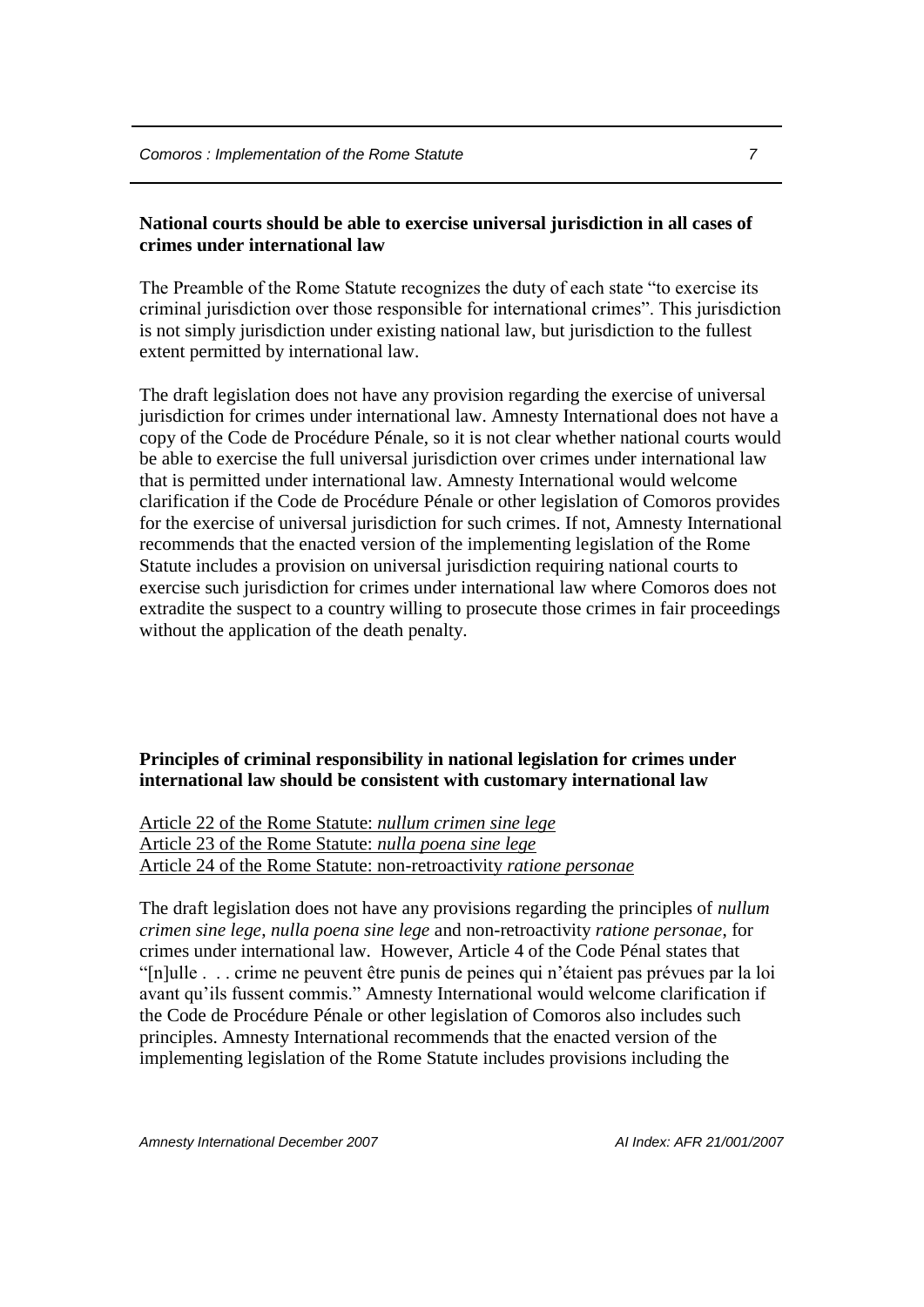principles guaranteed in Articles 22, 23 and 24 of the Rome Statute except that, consistent with Article 15 (2) of the International Covenant on Civil and Political Rights (ICCPR), it should define as crimes under national law genocide, crimes against humanity and war crimes regardless when they were committed since these crimes have been considered crimes under international law since the Second World War. Article 15 (2) of the ICCPR provides:

"Rien dans le présent article ne s'oppose au jugement ou à la condamnation de tout individu en raison d'actes ou omissions qui, au moment où ils ont été commis, étaient tenus pour criminels, d'après les principes généraux de droit reconnus par l'ensemble des nations."

#### Article 25 of the Rome Statute: individual criminal responsibility

Article 2 and livre deuxiéme of the Comoros' Penal Code include some provisions regarding individual criminal responsibility. However, it does not appear that it provides for all principles of individual criminal responsibility for crimes under international law, as detailed in Article 25 of the Rome Statute, including Article 25 (3) (d) (contributing to the commission or attempted commission of a crime by a group acting with a common purpose) and (e) (direct and public incitement to genocide). Amnesty International recommends that the enacted version of the implementing legislation includes all principles of individual criminal responsibility for international crimes as listed in Article 25 of the Rome Statute to ensure that no person who would be convicted in the Court for certain conduct would be acquitted in a national court for the same conduct.

#### Article 26 of the Rome Statute: exclusion of jurisdiction over persons under eighteen

Given the wide range of ages of criminal responsibility in more than 192 national legal systems around the world, states could not agree at the Rome Diplomatic Conference on an age of criminal responsibility for crimes under international law. As a result of this impasse, at the initiative of the United Kingdom, a compromise was reached which avoided answering this difficult question. They simply provided that the Court would not have jurisdiction over crimes under international law committed by persons under the age of 18, leaving the question of the age of criminal responsibility of minors for such crimes to individual states. Thus, it was envisaged that states would be free to investigate and prosecute crimes by persons under the age of 18 but over the age of criminal responsibility under national law. States parties should ensure that national law governing criminal responsibility of persons who have committed crimes under international law when under the age of 18 is consistent with the rights of the child under international law, including the [Convention relative aux](crc.htm) **Field Code Change**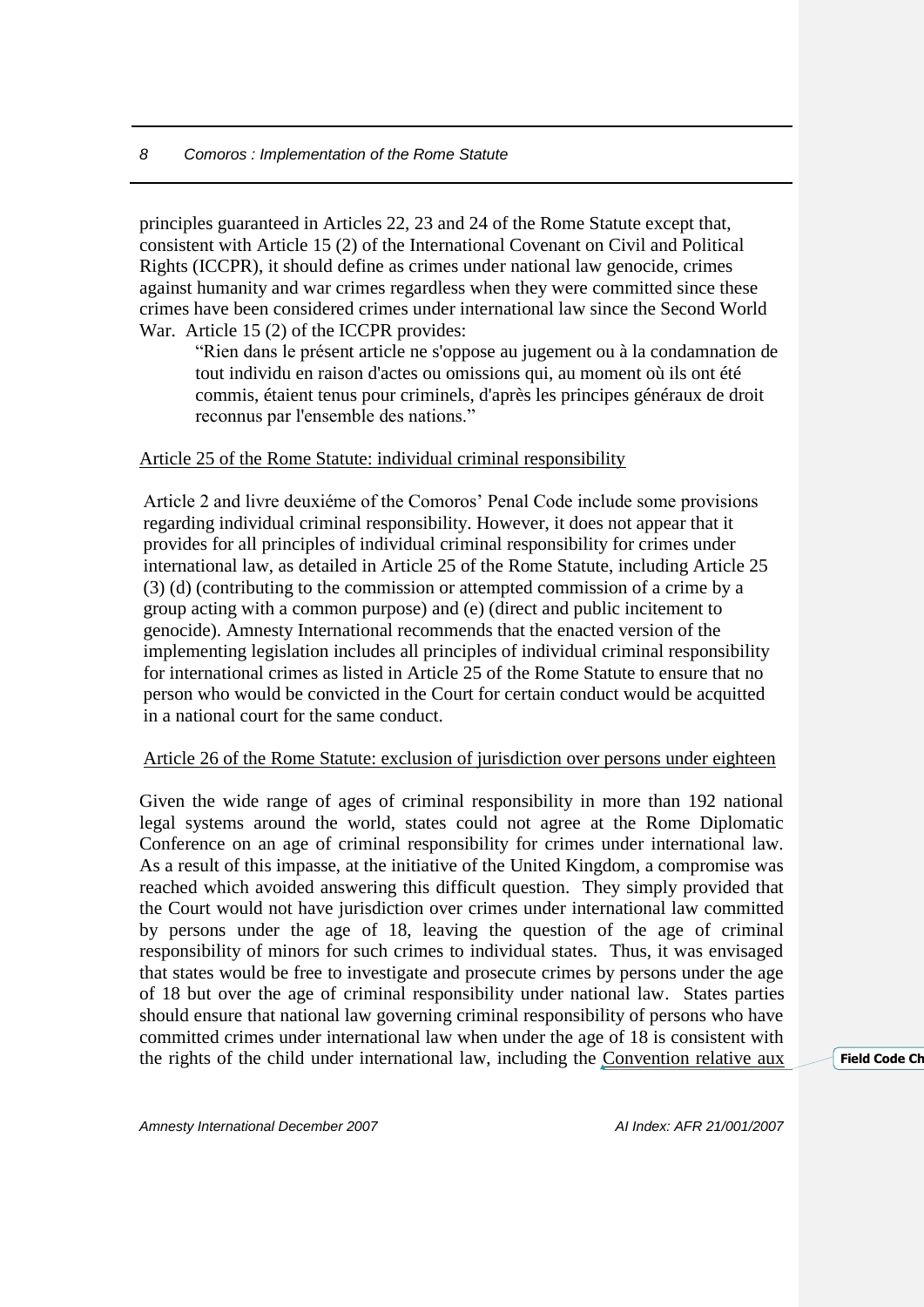[droits de l'enfant,](crc.htm) which requires that judicial proceedings be appropriate for minors and prohibits the death penalty for such persons.

States parties should ensure that the rights of victims and their families to reparations for crimes under international law committed by persons under the age of 18 are fully respected. When persons are convicted of crimes under international law committed when they were under the age of 18 or otherwise are found responsible for such crimes, they should make reparations to the victims and their families. To the extent that they are unable to do so, their state of nationality should ensure that victims and their families obtain reparations.

Article 51 of the Penal Code of Comoros provides for penalties for minors over 13 years old who have been convicted of crimes. Amnesty International does not have a copy of the Code de Procédure Pénale and, therefore, does not know whether it guarantees all the rights of minors in judicial proceedings recognized in international law and standards. It would welcome clarification if the legislation of Comoros is fully consistent with the above principles and, if not, recommend that it ensure that the rights recognized in international law and standards of any minor involved in judicial proceedings, whether as a suspect, accused, victim or witness, are fully respected.

#### Article 28 of the Rome Statute: responsibility of commanders and other superiors

In some respects, the Rome Statute falls short of other international law. For example, principles of superior responsibility with regard to civilians in Article 28 (b) of the Rome Statute, which apply only to trials in the Court, are not as strict as required by customary international law, as well as conventional international law, such as Protocol I, ratified by Comoros on 21 November 1985, which holds civilian superiors to the same standards as military commanders or persons effectively acting as military commanders.

Neither the draft legislation nor the Code Pénal has any provision on responsibility of commanders and other superiors for crimes under international law. This omission means that commanders and superiors could escape criminal responsibility in the courts of Comoros for genocide, crimes against humanity and war crimes. Amnesty International recommends that the legislation of Comoros incorporate principles of criminal responsibility as strict as in customary and conventional international law,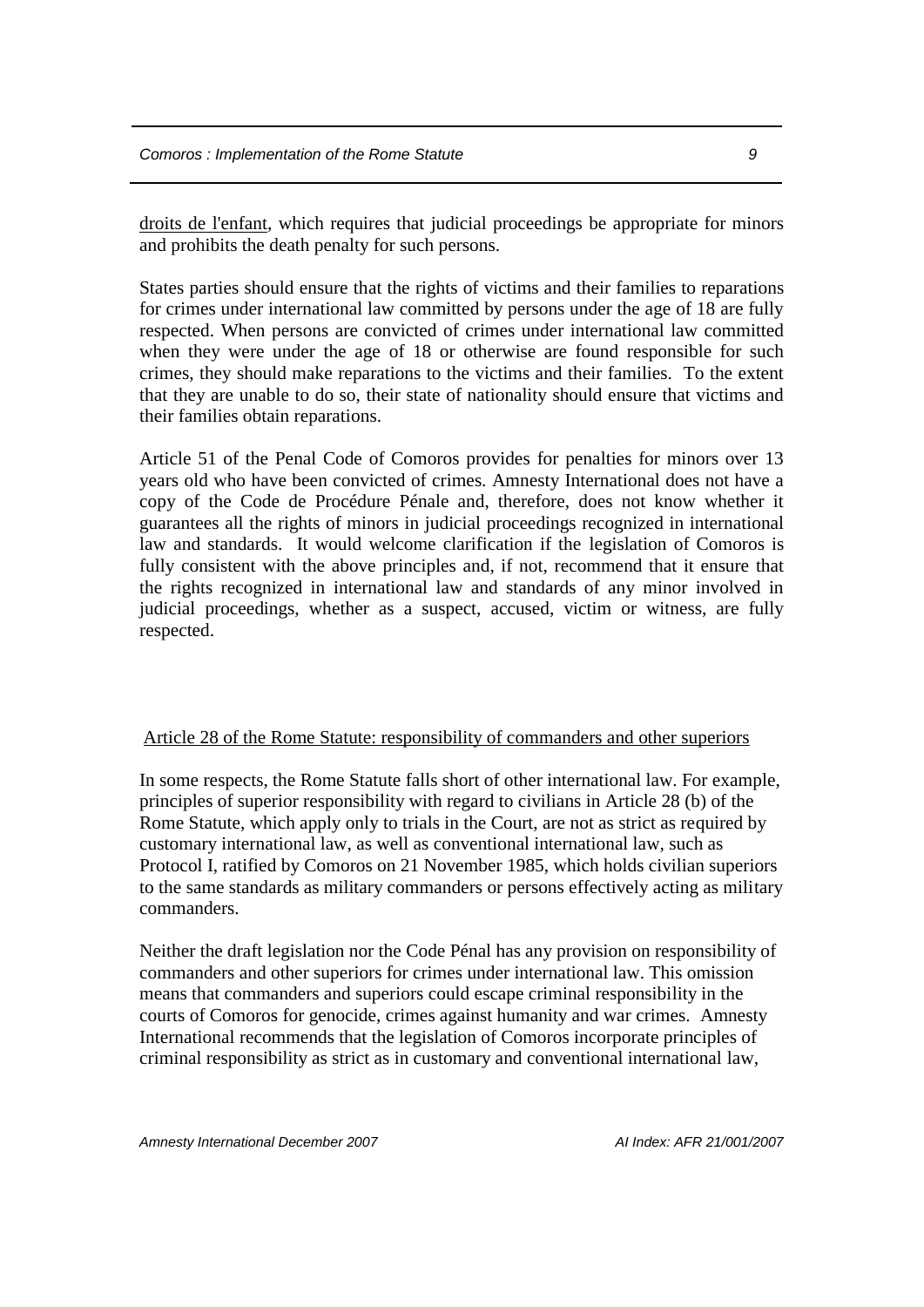holding civilian superiors to the same standards as military commanders, to ensure that the international system of justice is as effective as possible.

#### Article 30 of the Rome Statute: mental element

Neither the draft legislation nor the Code Pénal has any provision corresponding to Article 30 of the Rome Statute. Amnesty International would welcome clarification if the legislation of Comoros contains a definition of the mental element of crimes that would ensure that no person who would be convicted in the Court for crimes under international law could be acquitted for the same conduct in the courts of Comoros. If not, Amnesty International recommends that the enacted version of the implementing legislation of the Rome Statute includes a provision corresponding to Article 30 of the Rome Statute.

#### Article 31 of the Rome Statute: grounds for excluding criminal responsibility

Certain parts of Article 31 (1) of the Rome Statute, which apply only to trials before the Court, should not be incorporated into national law since they fall short of stricter international law principles or could lead to unjustified acquittals for genocide, crimes against humanity and war crimes.

Article 31 (1) (c), for example, could be misinterpreted to include defence of a lawful military objective, such as an ammunition dump or tank, as a ground for excluding criminal responsibility for genocide, crimes against humanity or war crimes.

Similarly, Article 31 (1) (d) could be misinterpreted as a justification for committing certain crimes, such as torture or murder of one person, based on the assertion that they were necessary to prevent murders of more than one other person. Duress should never be a defence to genocide, crimes against humanity or war crimes, although it may be taken into account in mitigation of punishment. According to Article 49 of the Comoros' Penal Code, "[i]l n'y a ni crime ni délit lorsque le prévenu était en état de démence au temps de l'action ou lorsqu'il a été contraint par une force à laquelle il n'a pu résister". The enacted legislation should, therefore, provide that when the crime is a crime under international law, Article 49 should not apply, but that the duress can be taken into account in mitigation of punishment.

Although Article 31 (2) and (3) applies to Court procedures, we would recommend that the Comoros' legislation provide for a similar procedure in its national courts or a safeguard to ensure that any defence under national law is consistent with the strictest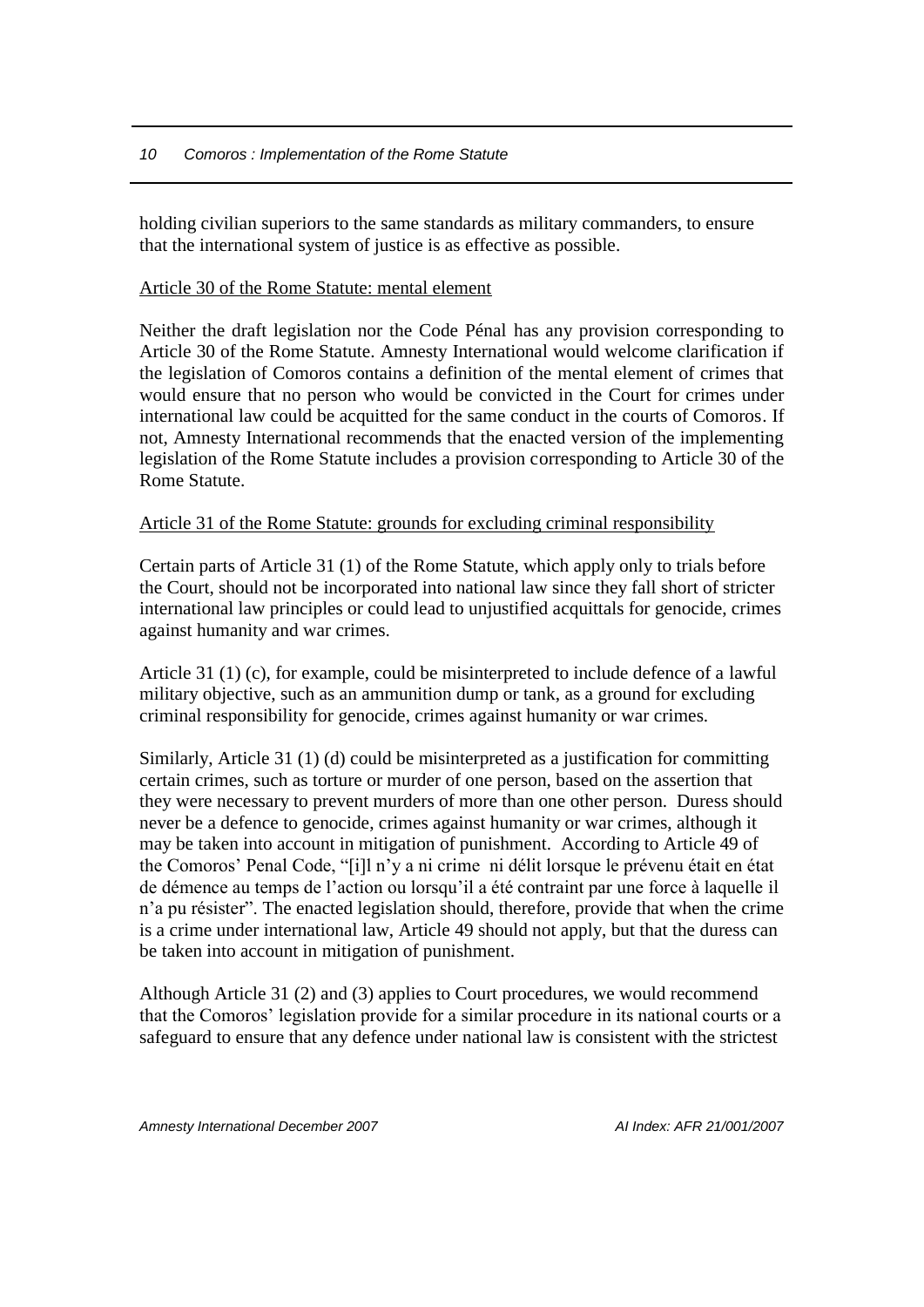requirements of international law, including international human rights and humanitarian law.

Apart from Article 49 of the Code Pénal, neither that code nor the draft legislation has any provision on grounds for excluding criminal responsibility for crimes under international law. Amnesty International would welcome clarification if the legislation of Comoros' includes such provision and, if so, in a consistent manner with the above principles. If not, the organization recommends its implementation or amendment in accordance with the principles above.

#### Article 32 of the Rome Statute: mistake of fact or mistake of law

Neither the Code Pénal nor the draft legislation has any provision corresponding to Article 32 of the Rome Statute. Amnesty International would welcome clarification if the legislation of Comoros provides for such principle for crimes under international law. If not, Amnesty International recommends that the enacted version of the implementing legislation of the Rome Statute includes a provision fully consistent with international law standards on mistake of fact or mistake of law for crimes under international law.

#### <span id="page-12-0"></span>**Defences in national law to crimes under international law should be consistent with customary international law**

#### Article 33 of the Rome Statute: superior orders and prescription of law

Defences in national law should not be any broader than those permitted in the Rome Statute and, in some cases, should even be narrower in order to be consistent with customary or conventional international law. Article 33 of the Rome Statute prohibits superior orders as a defence for genocide and crimes against humanity. However, it permits superior orders as a defence to war crimes in certain circumstances, but solely in trials before the Court. It should never be included as a defence to war crimes in a prosecution in national court. The defence of superior orders to war crimes has been prohibited in every international instrument concerning crimes under international law since the Nuremberg Charter and international law prohibits this defence in national courts.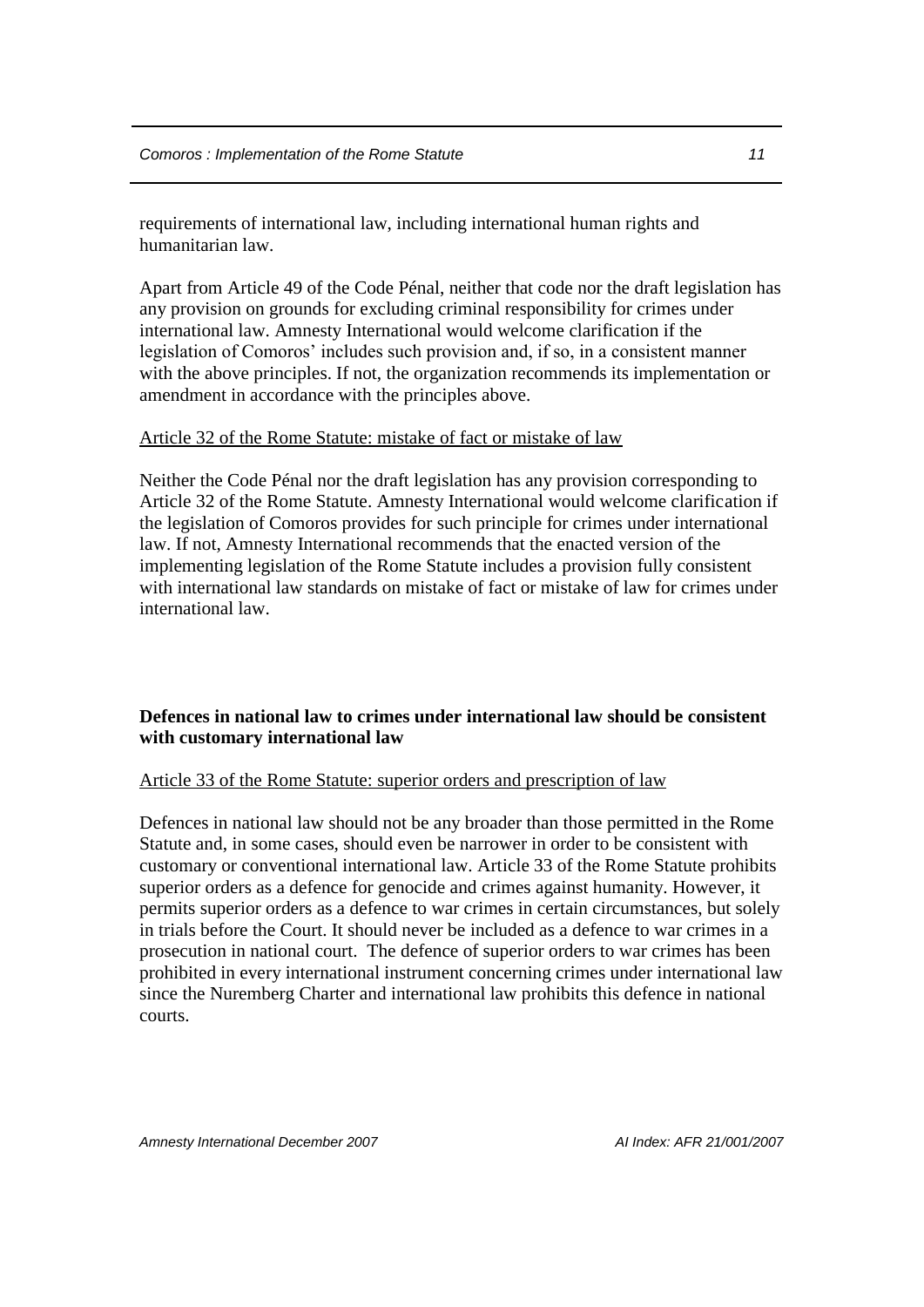The draft legislation does not appear to have any provision on superior orders and prescription of law regarding crimes under international law. Amnesty International would welcome clarification if the legislation of Comoros is fully consistent with the above principles. If not, Amnesty International recommends that the enacted version of the implementing legislation incorporates principles of superior orders and prescription of law as strict as in customary and conventional international law, to ensure that the international system of justice is as effective as possible.

#### <span id="page-13-0"></span>**II. Elimination of bars to prosecution**

#### <span id="page-13-1"></span>**No statutes of limitations are permitted**

#### Article 29 of the Rome Statute: non-applicability of statute of limitations

Neither the Code Pénal nor the draft legislation has any provision corresponding to Article 29 of the Rome Statute, stating that genocide, crimes against humanity and war crimes shall not be subject to any statute of limitations. It is not clear whether the Code de Procédure Pénal or other legislation contains statutes of limitation that would apply to these crimes. Amnesty International would welcome clarification that there is not statute of limitations applicable to crimes under international law. If not, Amnesty International recommends that the enacted version of the implementing legislation, expressly prohibit the application of statutes of limitations for crimes under international law.

#### <span id="page-13-2"></span>**No amnesties, pardons or similar measures of impunity by any state should be recognized**

There does not appear to be any provision in the draft legislation prohibiting amnesties, pardons or similar measures of impunity for crimes under the Rome Statute. Article 12 of the Constitution provides that the President "a le droit de fair grace". The legislation of Comoros or, if necessary, the Constitution should make clear that amnesties, pardons or similar measures of impunity do not apply to crimes under international law, whether they were granted under the law of Comoros or another state.

#### <span id="page-13-3"></span>**Immunity of officials from prosecution for crimes under international law should be eliminated**

Article 27 of the Rome Statute: irrelevance of official capacity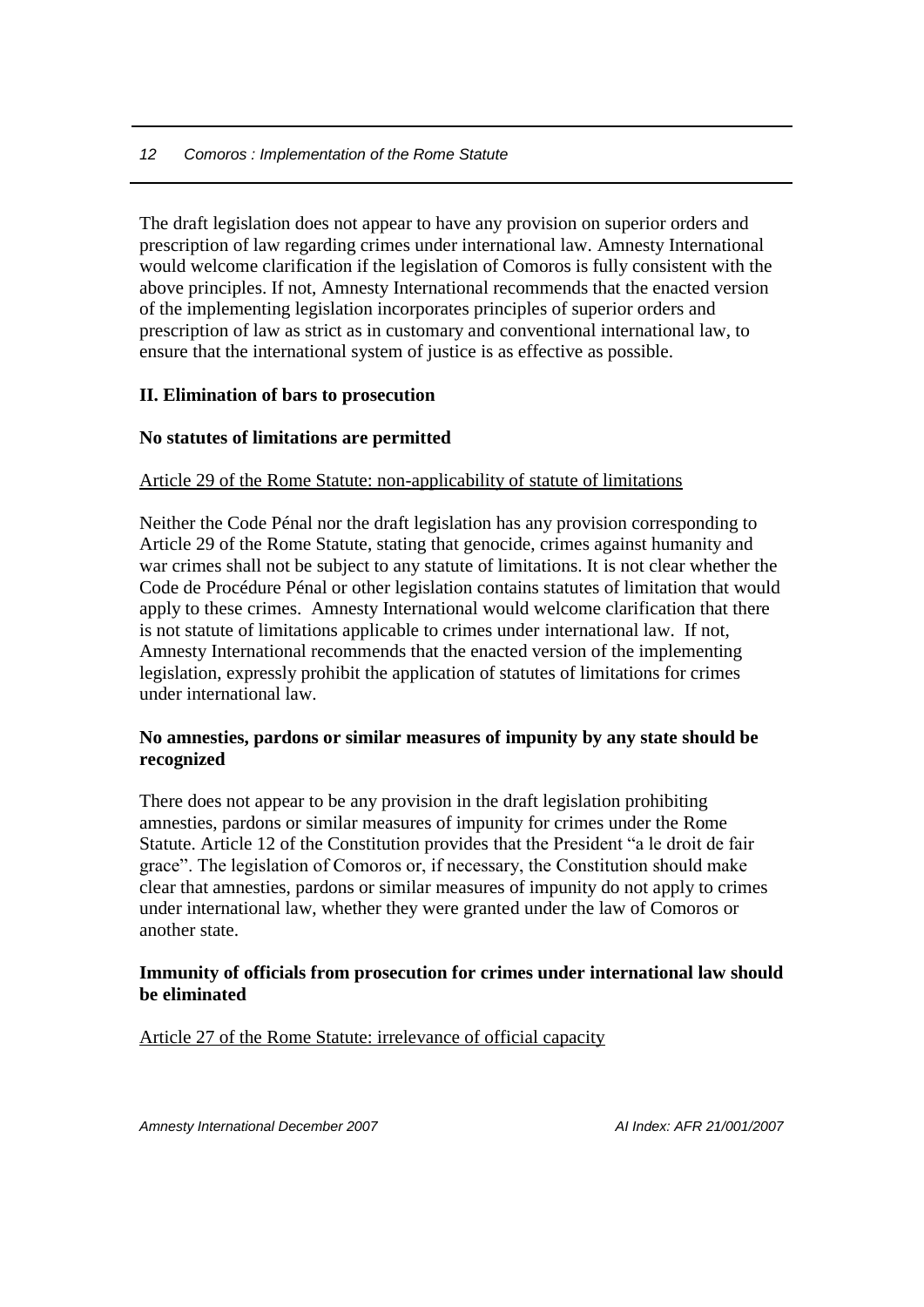The draft legislation does not appear to have any corresponding provision to Article 27 of the Rome Statute, providing that it applies equally to all persons without any distinction based on official capacity and that official capacity shall in no case exempt a person from criminal responsibility, nor shall it constitute a ground for reduction of sentence. International would welcome clarification the courts of Comoros will give no legal effect to any immunities, whether under the law of Comoros or of another state, with respect to criminal or civil proceedings concerning crimes under international law. If not, the legislation of Comoros should expressly state that any existing immunity under the law of Comoros or of any other state does not apply to any crimes under international law**.**

#### <span id="page-14-0"></span>**III. Ensuring fair trials without the death penalty**

#### <span id="page-14-1"></span>**Trials must be fair**

#### Article 55 of the Rome Statute: rights of persons during an investigation

The draft legislation does not appear to have any provisions guaranteeing the rights recognized in Article 55 of the Rome Statute concerning the rights of persons during an investigation. Amnesty International would welcome clarification if the the Code de Procédure Pénal or other legislation of Comoros guarantees such rights for all persons during investigations by national authorities for crimes under international law, as detailed in Article 55 of the Rome Statute. If not, Amnesty International recommends that the enacted version of the implementing legislation provides all such guarantees for crimes under international law, as detailed in Article 55 of the Rome Statute.

Article 63 of the Rome Statute: trial in the presence of the accused Article 64 of the Rome Statute: functions and powers of the Trial Chamber Article 65 of the Rome Statute: proceedings on an admission of guilt Article 66 of the Rome Statute : presumption of innocence Article 67 of the Rome Statute : rights of the accused

The draft legislation does not appear to contain provisions corresponding to Articles 63 to 67 of the Rome Statute, which reflect general principles of law recognized by the international community and incorporate many of the most protective guarantees of the right to fair trial under international law. It is not known if the rights guaranteed by these articles are guaranteed by the Code de Procédure Pénal or other legislation of Comoros. The degree to which national criminal proceedings conform to these guarantees will be taken into account by the Court under the principle of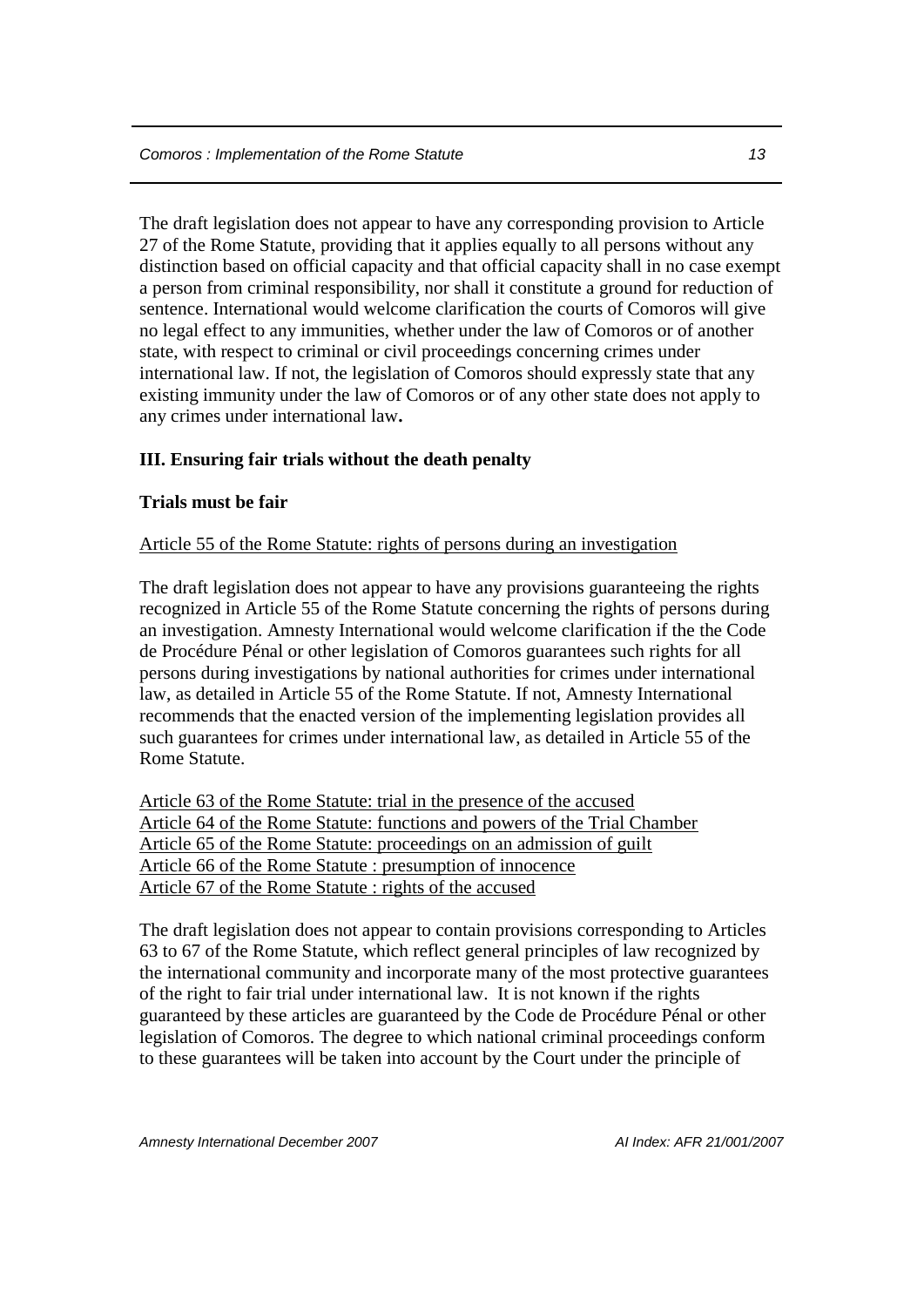complementarity as reflected in Article 17 of the Rome Statute in determining whether a state is able and willing genuinely to investigate and prosecute crimes under international law. Therefore, all states should incorporate these guarantees in their national law to govern national investigations and prosecutions.

Amnesty International would welcome clarification if the legislation of Comoros, including the Code de Procédure Pénal, fully guarantees all fair trial rights for crimes under international law, as is largely expressed in Articles 63 to 67 of the Rome Statute and, if not, recommend the inclusion of the guarantees in those provisions in the enacted version of the implementing legislation.

#### Article 68 of the Rome Statute: protection of the victims and witnesses and their participation in the proceedings

Article 68 represents a major advance in the protection of the rights of victims and witnesses and its inclusion was strongly supported by African countries, including Comoros, at the Rome Diplomatic Conference. Amnesty International recommends that the implementing legislation contain provisions guaranteeing the rights of victims and witnesses of crimes under international law as recognized in Article 68 and other international law and standards.

#### <span id="page-15-0"></span>**Trials should exclude the death penalty**

#### Article 77 of the Rome Statute: applicable penalties

Amnesty International welcomes the fact that the draft legislation does not include the punishment of the death penalty. If the enacted legislation excludes this penalty, it will be a major step forward in the campaign to abolish this cruel, inhuman and degrading punishment which also violates the right to life. Although Article 80 of the Rome Statute does not require states parties to impose any particular punishment, it would be inappropriate for national courts to impose a more severe penalty for a crime under international law than the one chosen by the international community for genocide, crimes against humanity and war crimes. Every international criminal court established since Nuremberg and Tokyo have excluded this punishment for these crimes. The United Nations Security Council excluded this penalty for such crimes from the Statutes of the International Criminal Tribunals for the former Yugoslavia and Rwanda. Other international criminal courts, including the Special Court for Sierra Leone, the Special Panels for Serious Crimes in Dili, East Timor (Timor-Leste), the Regulation 64 panels in Kosovo, the Cambodian Extraordinary Chambers and the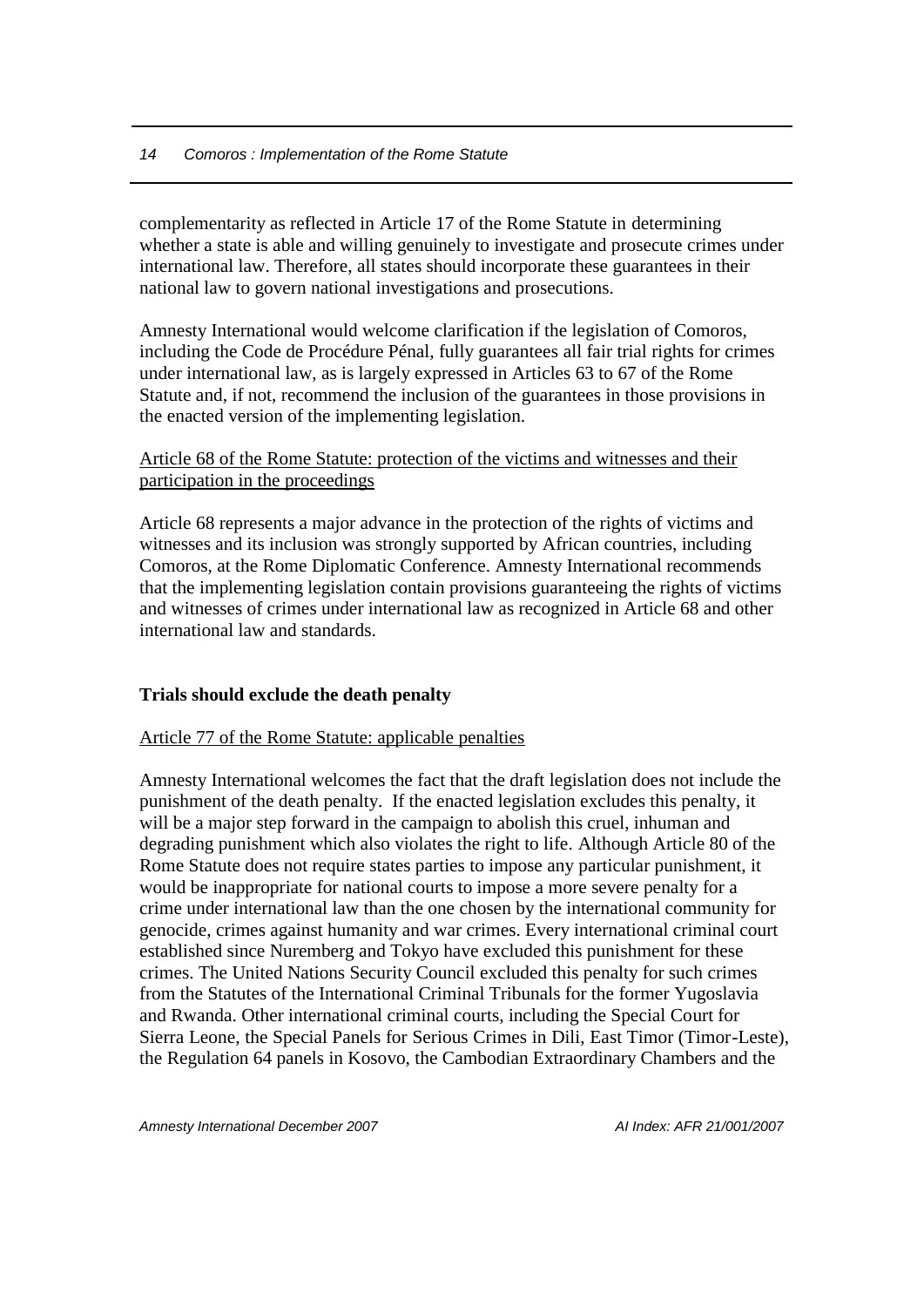War Crimes Chamber in Bosnia and Herzegovina, all exclude this penalty. Excluding this penalty would also be consistent with the trend to abolish the death penalty in Africa. At the end of 2005, 122 countries were abolitionist, either in law or practice. See Amnesty International Report 2006, page 20

(http://web.amnesty.org/report2006/index-fra). In addition, the death penalty violates the right to life recognized in Article 3 of the Universal Declaration of Human Rights and is the ultimate cruel, inhuman and degrading punishment, contrary to the prohibition in Article 5 of the above Declaration.

#### <span id="page-16-0"></span>**Part 2. Cooperation:**

#### <span id="page-16-2"></span><span id="page-16-1"></span>**I. Basic obligation to cooperate National courts and authorities must cooperate fully with Court orders and requests**

#### Article 86 of the Rome Statute: general obligation to cooperate

According to Article 1 of the Projet de loi relative à la Coopération avec la Cour Pénale International (Projet de loi):

"Pour l'application du statut de la Cour pénale internationale ratifié le 27 juin 2006, l'Union des Comores participe à la répression des infractions et coopère avec cette juridiction dans les conditions fixés par le présente titre. Les dispositions qui suivent sont applicables à toute personne poursuivie devant la Cour Pénale internationale ou condamnée par celle-ci à raison des actes qui constituent, au sens des articles 6 à 8 et 25 du statut un génocide, des crimes contre l'humanité ou des crimes de guerre".

Amnesty International recommends that the Comoros' implementing legislation expressly requires the full cooperation of Comoros' authorities with the Court, in accordance with the provisions in Part 9 of the Rome Statute, as well as with Articles 18 (6) and 19 (8), and that national provisions do not affect in any way the cooperation with the Court as required by the Rome Statute.

#### Article 87 of the Rome Statute: requests for cooperation: general provisions

According to 1st paragraph of Article 2 of the Projet de loi, "Les demandes d'entraide émanant de la Cour pénale internationale sont addressées aux autorités compétentes en vertu de l'article 87 du statut en original ou en copie certifiée conforme accompagnées de toutes pièces justificatives".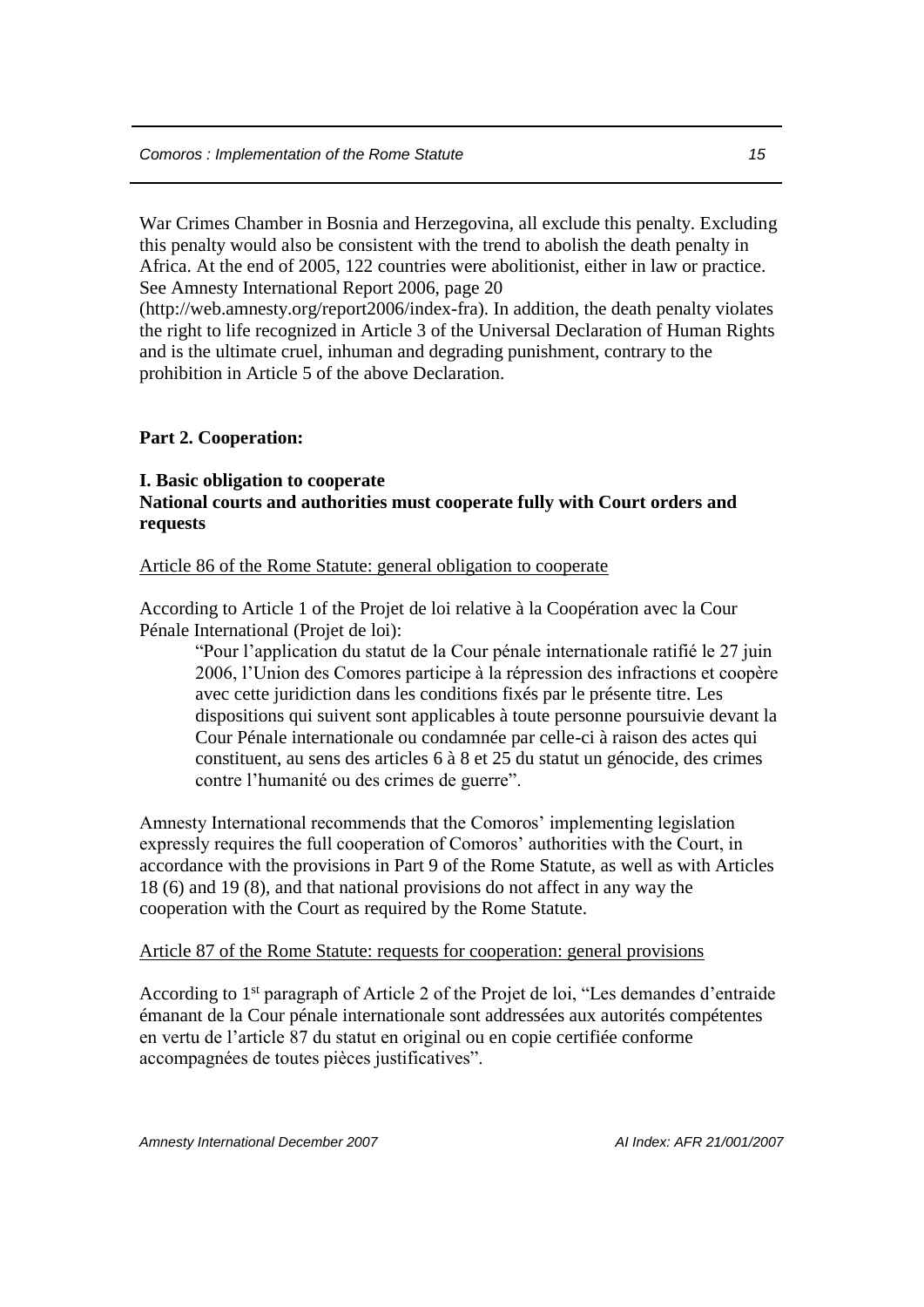Although Article 87 (1) (a) of the Rome Statute permits a state to use the traditional, slow and cumbersome diplomatic channel to transmit requests, it would be preferable in the  $21<sup>st</sup>$  century to use the fastest, most direct, most flexible and most reliable method of direct communication to the relevant law enforcement officials capable of addressing the speed with which suspects can flee or conceal assets through electronic transfers. Amnesty International welcomes the designation of the Prosecutor as the normal competent authority rather than the diplomatic channel for normal requests.

The organization also welcomes  $3<sup>rd</sup>$  paragraph of Article 2 of the Projet de loi, providing for a faster way for urgent requests and recommends the implementing legislation to be in accordance with Rule 180 of the Rules of Procedure and Evidence, which provides a simple way for Comoros to inform the Court of another appropriate channel or channels. The implementing legislation should provide that the Court should use any law enforcement official delegated by the Comoros' relevant authority to serve this function.

There is no provision in the draft stating that the competent authorities may receive Court's requests transmitted through the International Criminal Police Organization or any other appropriate regional organization pursuant to Article 87 (1) (b) of the Rome Statute. Amnesty International recommends that the enacted version of the Comoros' implementing legislation clarify that such requests will be treated in the same manner as requests sent directly to the competent authorities by the Court.

Article 87 (3) of the Rome Statute, on confidentiality of requests for cooperation and any documents supporting the request, does not appear to have any provision corresponding in the Projet de loi. Amnesty International recommends its inclusion in the enacted version of the Comoros' implementing legislation.

The draft legislation does not appear to have any provision corresponding to Article 87 (4) of the Rome Statute. Although this provision refers to Court procedures, Amnesty International recommends that the legislation of Comoros fully guarantees the protection of the safety and physical or psychological well-being of any victims, potential witnesses and their families, related to the protection of information with regard to any request of assistance presented by the Court under Part 9 of the Rome Statute, Article 18 (6), Article 19 (8) and any other provision of the Rome Statute pursuant to which the Court requests assistance.

Article 94 of the Rome Statute: postponement of execution of a request in respect of ongoing investigation or prosecution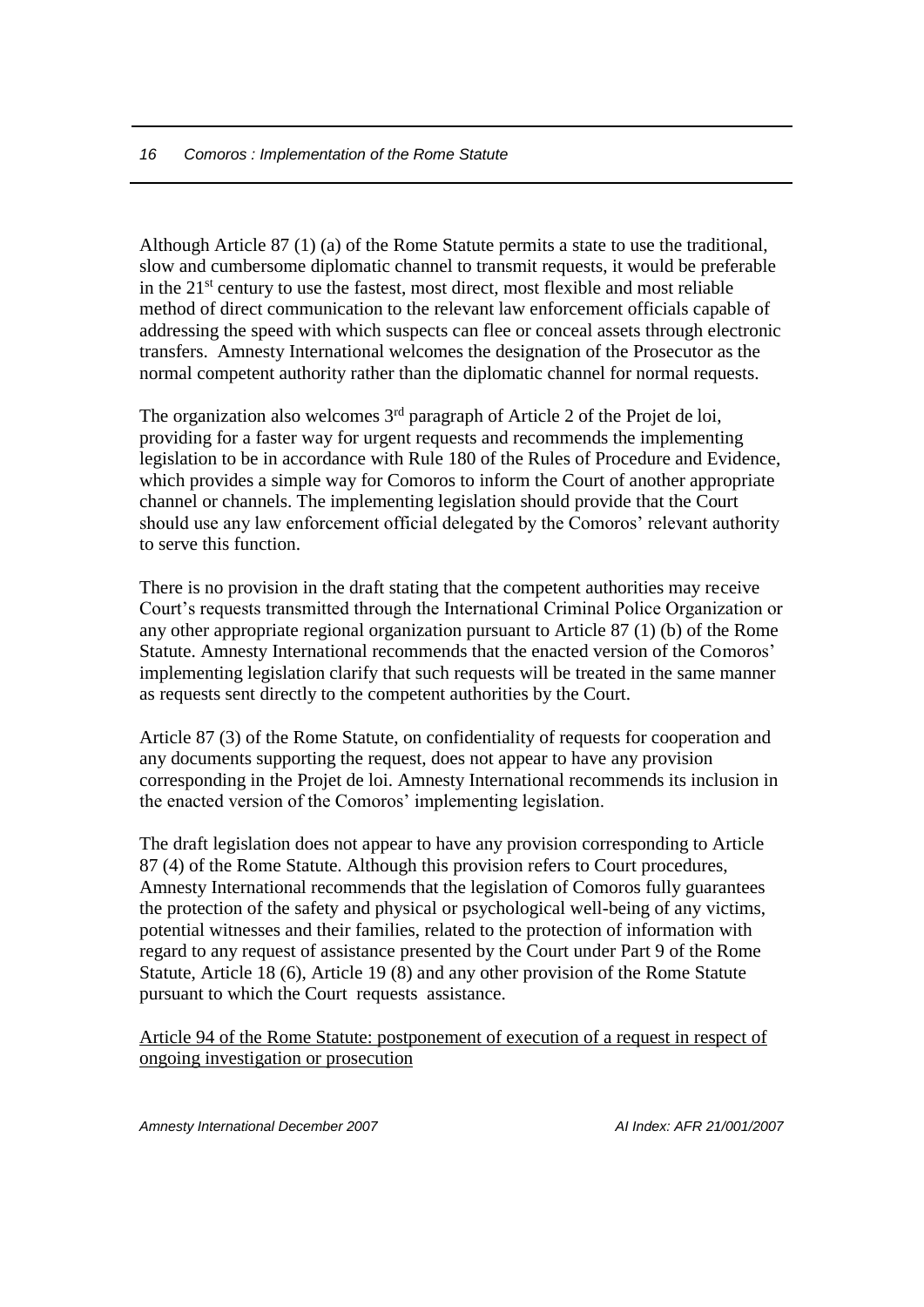Article 94 of the Rome Statute, regarding postponement of execution of a request in respect of ongoing investigation or prosecution, does not appear to have any corresponding provision in the draft legislation. States, as required by Article 94 (1), must permit their authorities to postpone the immediate execution of a request by the International Criminal Court that would interfere with an ongoing investigation or prosecution of a case different from that to which the request relates only for a period of time agreed upon with the Court and only after they have considered whether the assistance may be immediately provided subject to certain conditions. Thus, the period of time of the postponement must be no longer than that agreed by the International Criminal Court. Any conditions must be consistent with the general duty to cooperate with the International Criminal Court set out in Article 86. Given the gravity of the crimes that would be the subject of the request by the International Criminal Court – genocide, crimes against humanity and war crimes – and the probability that the crimes subject to investigation or prosecution by the national authorities will be less serious, for example, car theft, states should agree with the Court on ways to provide immediate assistance in a manner that will permit the national investigation to continue or, if that is not possible, to preserve the evidence while the Court's investigation proceeds. Any postponement should be a last resort when no conceivable alternative, such as confidential compliance with the request, for example, in the manner envisaged under Article 72 for national security information, is possible.

States, must, as required by Article 94 (1), ensure the postponement "shall be no longer than is necessary to complete the relevant investigation or prosecution in the requested State". Given that criminal investigations in some national courts, even of serious crimes such as torture or murder, can take a long time and some national prosecutions of serious crimes, not counting appeals, can take a decade or more, states should not postpone the immediate execution of a request by the International Criminal Court until a national investigation or prosecution has been completed. Any such postponement agreed with the International Criminal Court should only be for the length of time necessary to complete a particular phase of an investigation or prosecution without endangering the success of the investigation or prosecution or the safety of victims, witnesses and others associated with the proceedings.

States should, consistently with Article 94 (2), require their authorities during any postponement of the execution of a request by the International Criminal Court to assist the Prosecutor in carrying out measures to preserve evidence pursuant to Article 93 (1) (j). States should also not postpone any other request for cooperation pursuant to Articles 18 (6), 19 (8) or 93 where failure to provide immediate cooperation would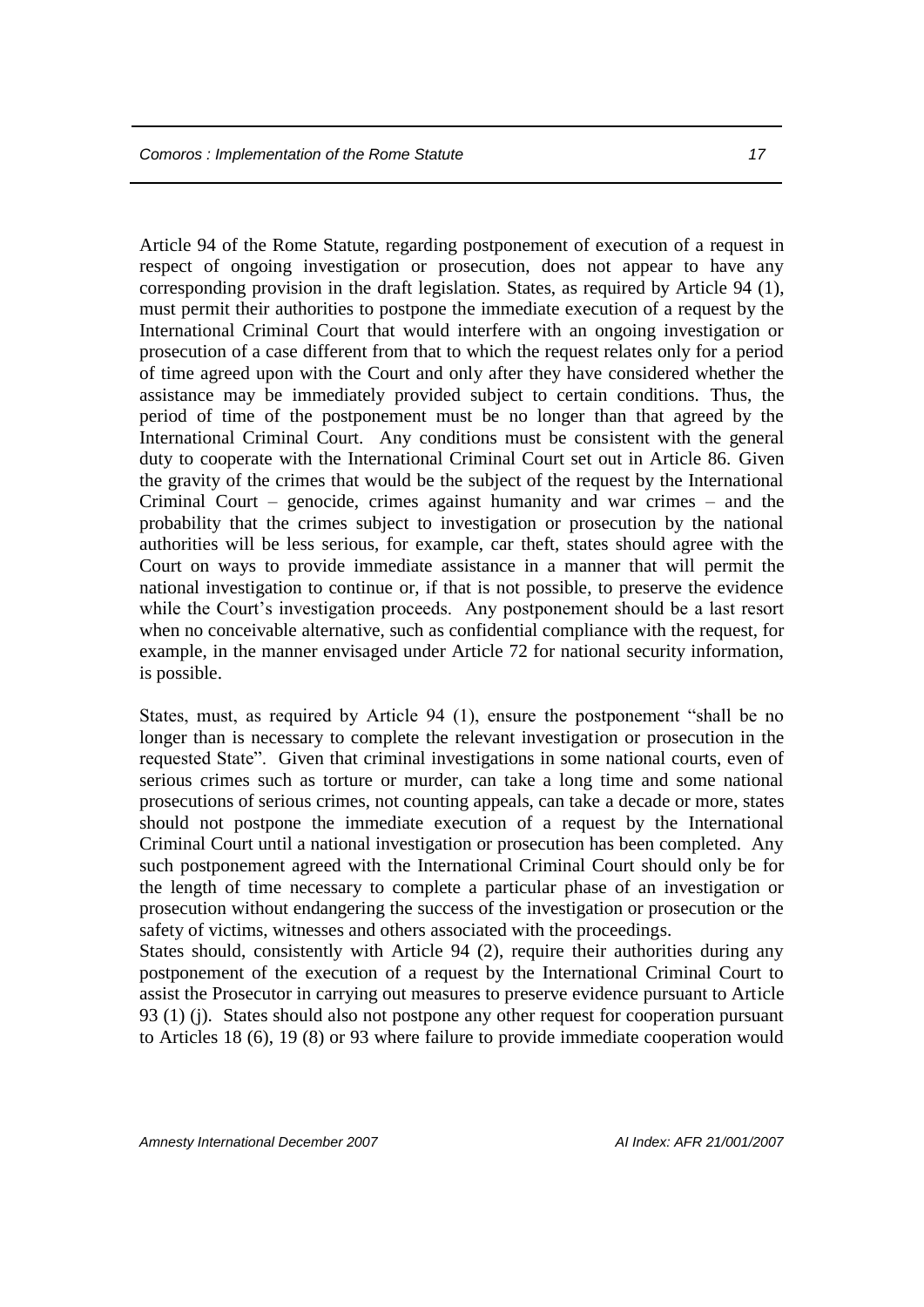lead to irreparable harm, for example, to victims or witnesses or to the ability to trace and freeze assets.

Article 94 outdated and ineffective state-to-state mutual legal assistance practice, as incorporated in Article 4 (3) of the United Nations Model Treaty on Mutual Assistance. It is an unnecessary provision which could result in delays in cooperation with the International Criminal Court, undermining of investigations by the Court or even the defeat of prosecutions in the Court. Unless states themselves provide for more effective cooperation with the Court in their own legislation and in practice, the Court's ability to investigate and prosecute the worst crimes in the world could be frustrated. Indeed, there is a serious risk that this provision could be misused by unscrupulous officials in bad faith to ensure impunity by prolonging for years or even decades sham investigations or prosecutions of less serious and ordinary criminal offences.

#### Article 95 of the Rome Statute: postponement of execution of a request in respect of an admissibility challenge

Article 95 of the Rome Statute, regarding postponement of execution of a request in respect of an admissibility challenge, does not appear to have any corresponding provision in the draft legislation. Amnesty International recommends the inclusion in the enacted legislation of a provision guaranteeing that the Prosecutor of the Court can pursue the collection of evidence and that the authorities will provide full assistance to the Prosecutor as requested, pursuant to Articles 18 or 19 of the Rome Statute, if the Court has so specifically ordered.

#### Article 97 of the Rome Statute: consultations

Article 97 of the Rome Statute states that states parties must consult with the Court when they identify problems that may impend or prevent the execution of a request from the Court. According to 2nd paragraph of Article 4 of the Projet de loi: "Le Procureur de l'Union des Comores transmet aux autorités compétentes, en vertu de l'article 87 du statut, toute difficulté relative à l'exécution de ces mesures, afin que soient menées les consultations prévues aux articles 93, paragraph 3 et 97 du statut". Although the list of illustrative examples of problems in paragraphs (a), (b) and (c) of Article 97 of the Rome Statute is missing, it appears that the  $2<sup>nd</sup>$  paragraph of Article 4 is sufficiently broadly worded to include any problem. However, it would be better guidance to the authorities and courts if this provision were to list these to provide that Comoros will do its utmost to eliminate any such obstacles, including legal obstacles.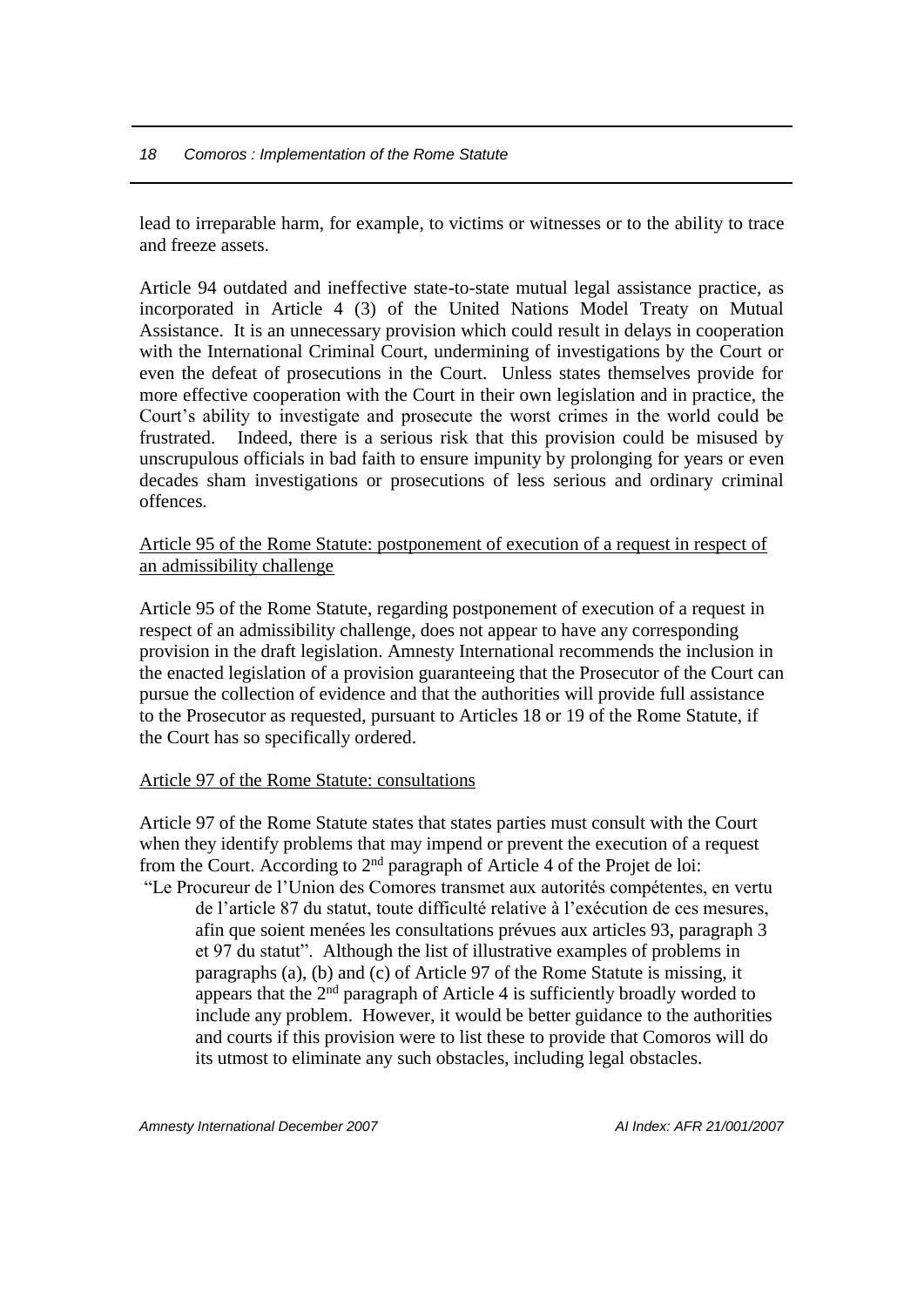#### <span id="page-20-0"></span>**II. Status of the Court in national law**

#### <span id="page-20-1"></span>**The Court must be authorized to sit in the state**

Article 3 of the Rome Statute: seat of the Court

According to Article 3 (3) of the Rome Statute, the Court may sit outside the seat of the Court in The Hague whenever it considers it desirable. States must incorporate provisions in their law to facilitate the Court to sit in their territories. The Projet de loi does not appear to include such provisions. The legislation of the Comoros should incorporate provisions authorizing the Court to sit in its territory.

#### <span id="page-20-2"></span>**The legal personnality of the Court must be recognized**

#### Article 4 of the Rome Statute: legal status and powers of the Court

Article 4 (2) of the Rome Statute states that "La Cour peut exercer ses fonctions et ses pouvoirs, comme prévu dans le présent Statut, sur le territoire de tout État partie (…)". Each state party must ensure that the Court has the necessary legal capacity under national law so that the Court can exercise its functions and powers effectively on the territory of the state.

The Projet de loi does not appear to have any provision expressly authorising the Court to exercise its functions and powers, under the Rome Statute, in Comoros' territory. Amnesty International recommends that the enacted legislation includes such a provision that is consistent with Article 2 and with the obligations that Comoros will assume when it ratifies the Agreement on Privileges and Immunities of the Court (APIC).

#### <span id="page-20-3"></span>**The privileges and immunities of the Court, its personnel, counsel, experts, witnesses and other persons whose presence is required at the seat of the Court must be fully respected**

#### Article 48 of the Rome Statute: privileges and immunities

In addition to Article 48 of the Rome Statute, APIC, adopted by the Assembly of States Parties in September 2002, further defines the scope of the Court's privileges and immunities. The Projet de loi does not appear to include provisions on such privileges and immunities. In addition, Comoros has not ratified APIC yet. Comoros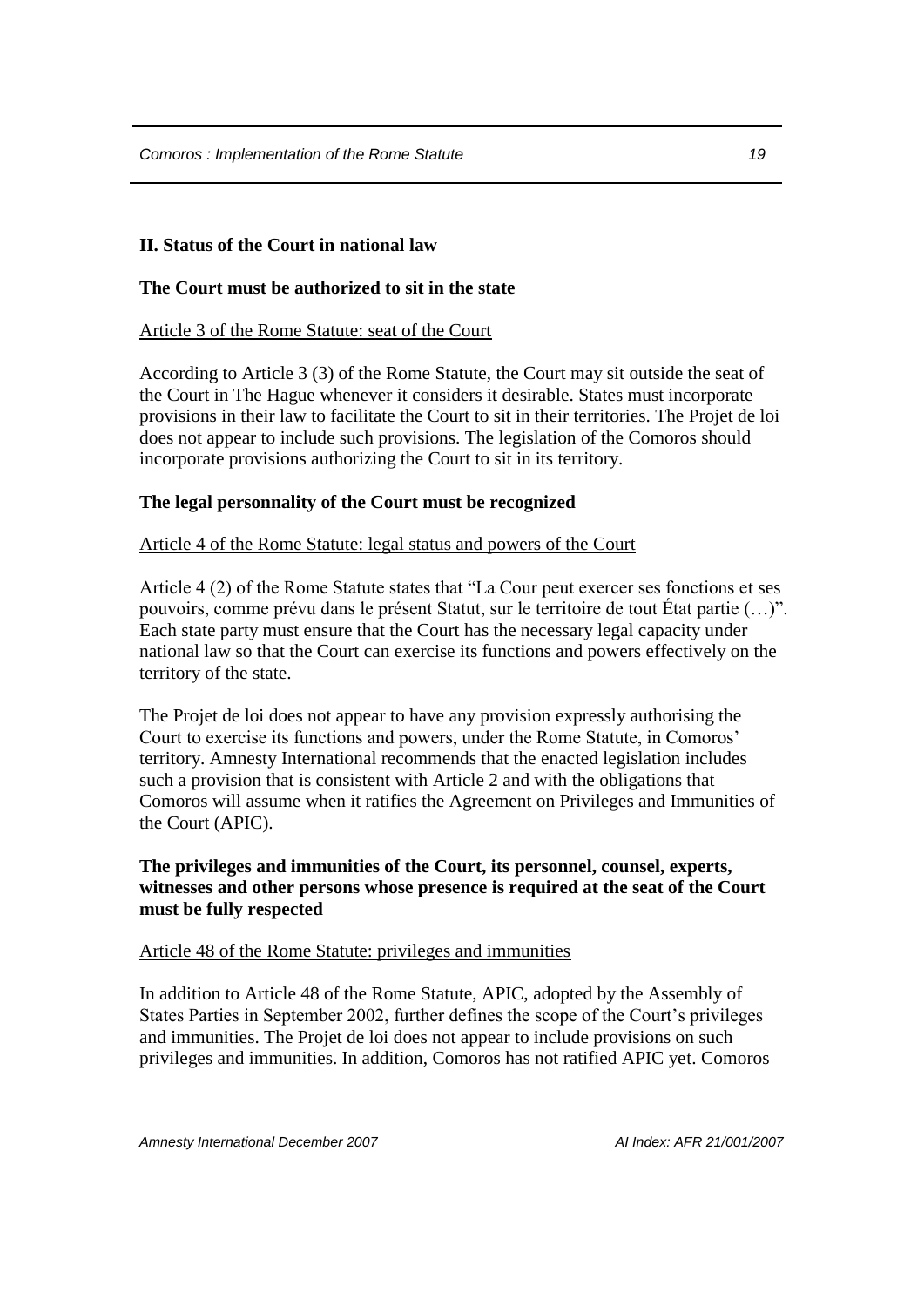should ratify APIC as soon as possible and its national legislation should incorporate provisions on privileges and immunities consistent with Article 48 and APIC.

#### <span id="page-21-0"></span>**III. Nomination of candidates to be judges or prosecutor**

#### <span id="page-21-1"></span>**States should ensure that they nominate candidates to be Judges and the Prosecutor in an open process with the broadest possible consultation**

The Projet de loi does not appear to have provisions on the processes of nominating candidates to be judges or Prosecutor of the Court. Article 36 (4) (a) of the Rome Statute provides that any state party may nominate candidates to be judges of the Court and Article 36 (3) (a) describes the necessary qualifications of judges. Article 42 (3) spells out the qualifications of the Prosecutor and Article 42 (4) describes the manner of electing the Prosecutor, but it does not require that states should follow any specific procedure to select nominees. In making such nominations and electing judges, states should do so only after consultation in an open process with civil society, including law faculties, bar associations and other non-governmental organizations concerned with criminal justice and human rights, including women's rights. For further recommendations concerning nominations of judges, please consult Amnesty International's document: Cour Pénale Internationale: Principes à suivre pour la presentation des candidats aux postes de juges (AI Index: IOR 40/026/2005), available in French on

<http://web.amnesty.org/library/index/fraIOR400262005?open&of=fra-385>.

**Field Code Change** 

#### <span id="page-21-2"></span>**IV. Facilitating and assisting court investigations**

#### <span id="page-21-3"></span>**When the Prosecutor has deferred an investigation, states shall comply without delay to requests for information**

Article 18 (5) of the Rome Statute provides that when the Prosecutor has deferred an investigation at the request of a state pursuant to Article 18 (2) on the ground that it is investigating or has investigated its nationals or others within its jurisdiction with respect to crimes under the Rome Statute which the Prosecutor has informed states he or she is investigating, the state shall respond to requests by the Prosecutor to be informed of the progress of its investigations and any subsequent prosecutions and to do so "sans retard injustifié". The Projet de loi does not appear to have any provision corresponding to Article 18 (5) of the Rome Statute. Amnesty International recommends that the enacted legislation includes a provision implementing Article 18 (5) of the Rome Statute.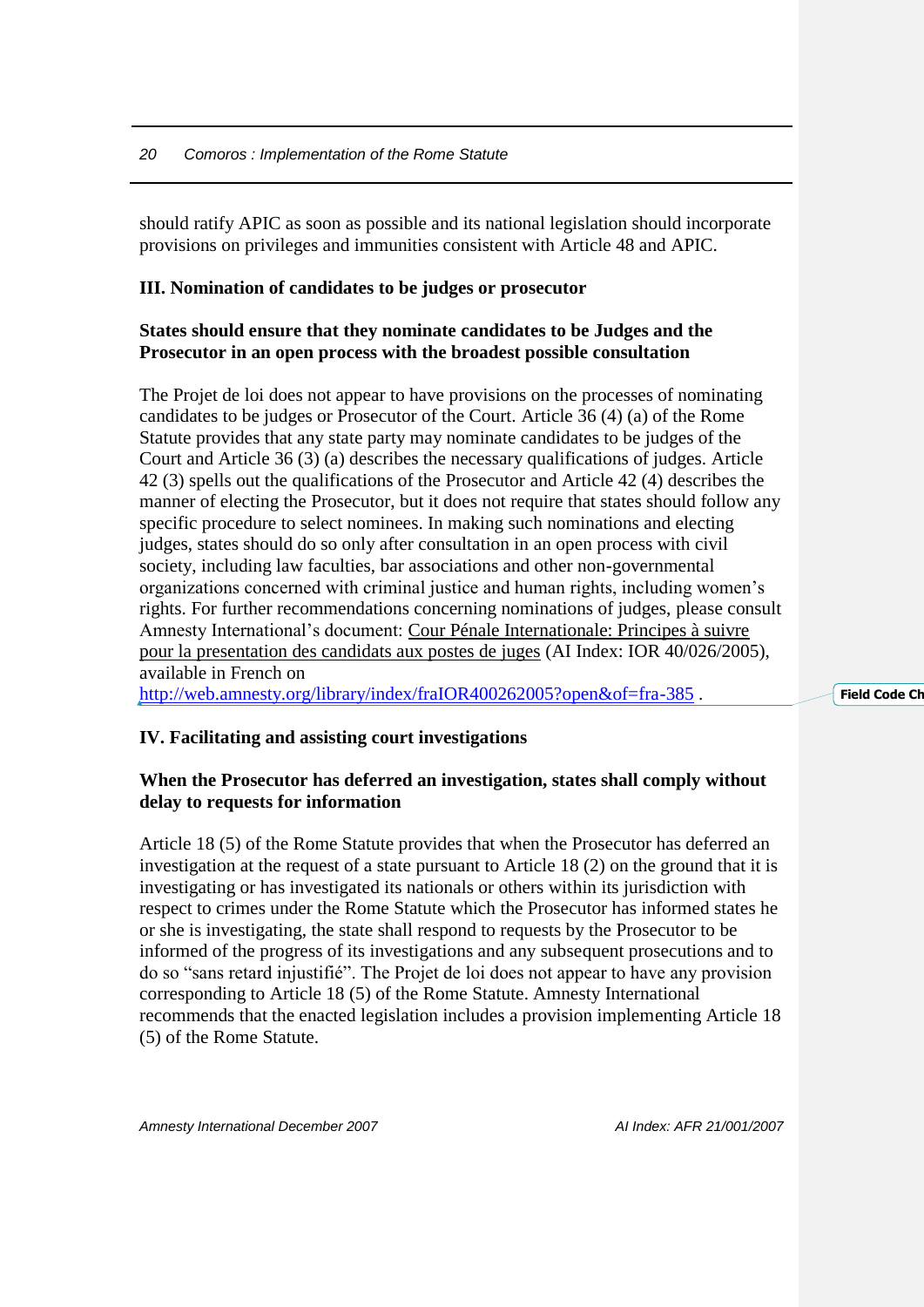#### <span id="page-22-0"></span>**States shall give effect to acts of the Prosecutor or warrants issued by the Court prior to an Article 19 challenge to jurisdiction or admissibility and to actions by the Prosecutor to preserve evidence or prevent an accused person absconding pursuant to Articles 18 (6) and 19 (8)**

Article 18 (6) of the Rome Statute provides that pending a ruling by the Pre-Trial Chamber or when the Prosecutor has deferred an investigation under Article 18 "le Procureur peut, à titre exceptionnel, demander à la Chambre préliminaire l'autorisation de prendre les mesures d'enquête nécessaires pour préserver des éléments de preuve dans le cas où l'occasion de recueillir des éléments de preuve importants ne se représentera pas ou s'il y a un risqué appréciable que ces éléments de preuve ne soient plus disponibles par la suite". Article 19 (8) of the Rome Statute provides that, pending a ruling by the Court on challenges to admissibility or jurisdiction pursuant to Article 19, the Prosecutor may seek authority from the Court to pursue certain investigative steps, to take statements or testimony or complete the collection and examination of evidence and, in cooperation with the relevant states, to prevent the absconding of persons.

Articles 18 (6) and 19 (8) of the Rome Statute, providing that some investigative steps may continue pending the outcome of an admissibility challenge or a challenge to jurisdiction, do not appear to have corresponding provisions in the Projet de loi. The enacted version of the implementing legislation should include such provisions.

#### <span id="page-22-1"></span>**States should facilitate the ability of the office of the Prosecutor and the defence to conduct investigations in the state without any hindrance**

Article 54 (3) of the Rome Statute permits the Prosecutor to take certain investigative steps and Article 54 (2) permits the Prosecutor to conduct investigations on the territory of a state in accordance with Part 9, or as authorized by the Pre-Trial Chamber according to Article 57 (3) (d). In addition, Article 99 (4) authorizes the Prosecutor to take certain non-compulsory investigative measures in the territory of a state party, after consultation with the state concerned, even if the state fails to consent. The Projet de loi does not appear to include any provision on Articles 54 (2) and (3), 57 (3) (d) and 99 (4). Amnesty International recommends that the enacted legislation implements those provisions.

#### <span id="page-22-2"></span>**National legislation should not contain grounds for refusal of requests for assistance by the Court in connection with investigations and prosecutions**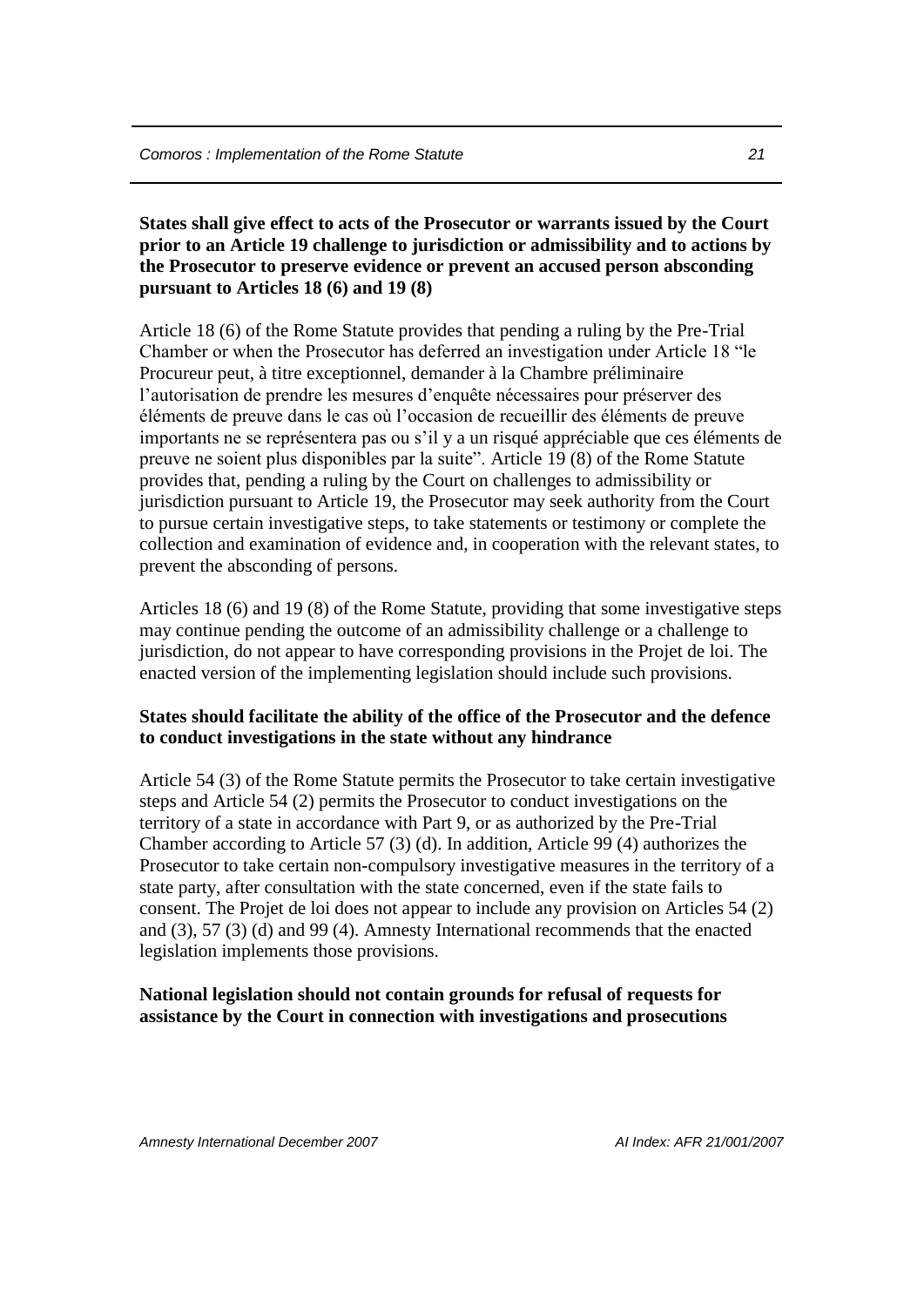Article 93 (1) of the Rome Statute provides a broad range of cooperative measures that states shall implement, if so requested by the Court. These measures include the following:

A. Assistance related to documents and records, information and evidence

- Locating and providing documents and records, information and physical evidence requested or ordered by the Court
- Preserving such evidence from loss, tampering or destruction
- Serving any documents requested by the Court

B. Assistance related to victims and witnesses

- Assisting the Court in locating witnesses
- Provide victims and witnesses with any necessary protection
- Fully respecting the rights of persons questioned in connection with investigations of crimes within the Court's jurisdiction
- Assisting the Court by compelling witnesses to testify, subject to any lawful privilege, at the seat of the Court or in the state

C. Assistance related to searches and seizures

- Facilitating searches and seizures of evidence by the Court, including the exhumation of graves, and the preservation of evidence
- Assisting in tracing, freezing, seizing and forfeiting assets of accused persons
- Providing any other assistance requested or ordered by the Court

According to Article 1 of the Projet de loi, "Pour l'application du statut de la Cour pénale internationale ratifié le 27 juin 2006, l'Union des Comores participe à la répression des infractions et coopère avec cette juridiction dans les conditions fixés par le présente titre. Les dispositions qui suivent sont applicables à toute personne poursuivie devant la Cour Pénale internationale ou condamnée par celle-ci à raison des actes qui constituent, au sens des articles 6 à 8 et 25 du statut un génocide, des crimes contre l'humanité ou des crimes de guerre".

According to the  $1<sup>st</sup>$  phrase of  $1<sup>st</sup>$  paragraph of Article 4 of the Projet de loi, "L'exécution sur le territoire comorien des mesures conservatoires mentionnées au k du paragraphe I de l'article 93 du statut est ordonée, aux frais avancés du Trésor et selon les modalités prévues par le code de procédure civile, par le Procureur de l'Union des Comores". However, the Projet de loi does not include specific provisions regarding the measures of cooperation with the Court stated in Article 93 (1) of the Rome Statute. To avoid any misunderstandings, obstacles or delays, the enacted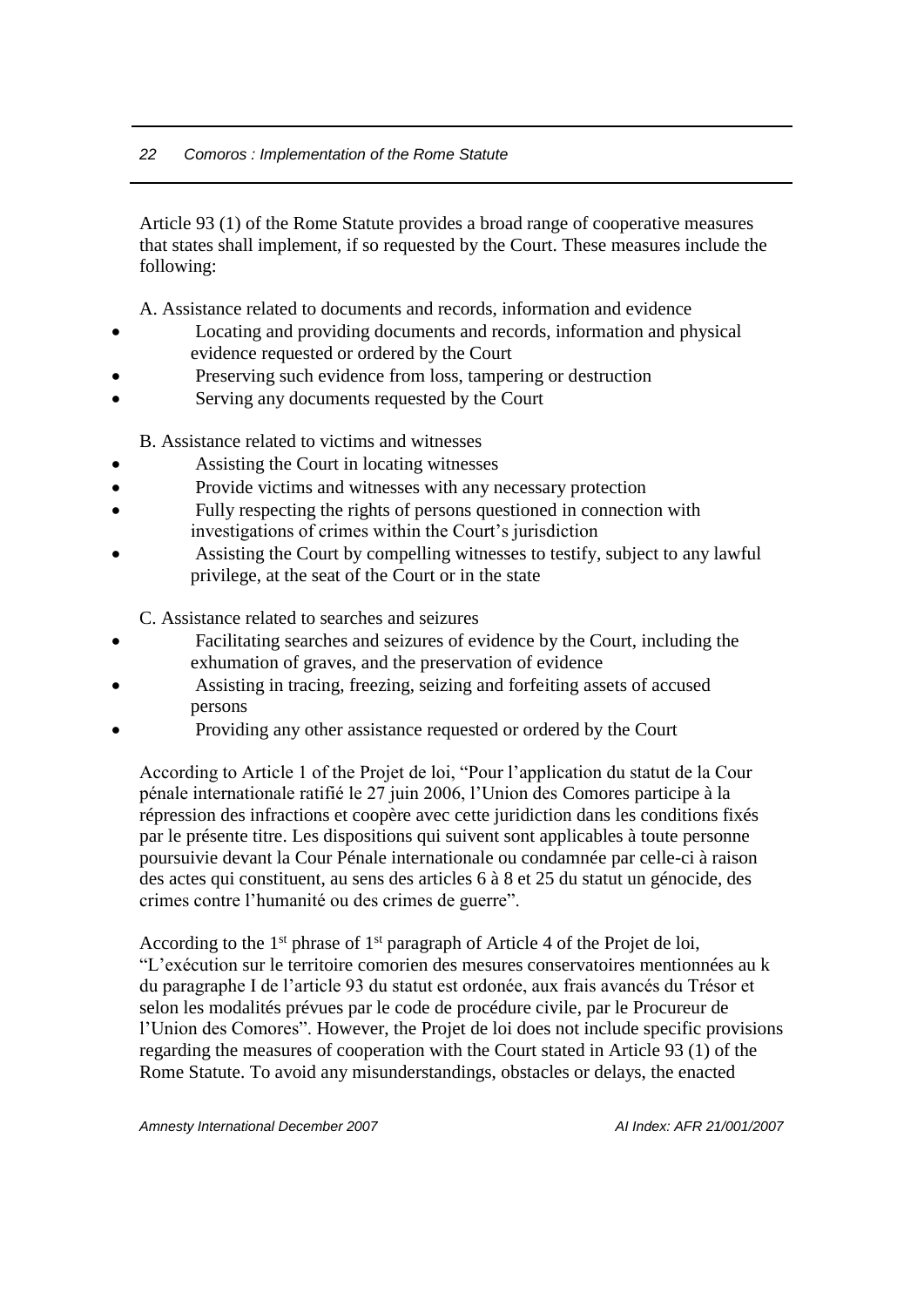version of the implementing legislation should expressly state that Comoros' authorities must cooperate fully and without delay with the Court in implementing all measures required pursuant to Article 93 of the Rome Statute.

In addition, the draft legislation does not appear to have any corresponding provision to Article 93 (1) (l) of the Rome Statute, providing for "Toute autre forme d'assistance non interdite par la législation de l'État requis propre à faciliter l'enquête et les poursuites relatives aux crimes relevant de la compétence de la Cour". Amnesty International recommends that the enacted version of the Comoros' implementing legislation includes a provision ensuring that its courts and other authorities are able to provide any other form of assistance requested by the Court in connection with the investigation and prosecution of crimes within the Court's jurisdiction and that requests for such assistance will be carried out fully and without delay.

According to Article 93 (3) of the Rome Statute, where the execution of a request under Article 93 (1) "est interdite dans l'État requis en vertu d'un principe juridique fondamental d'application générale, ledit État engage sans tarder des consultations avec la Cour pour tenter de régler la question". Amnesty International notes 2nd paragraph of Article 4 of the Projet de loi, stating that "Le Procureur de l'Union des Comores transmet aux autorités compétentes, en vertu de l'article 87 du statut, toute difficulté relative à l'exécution de ces mesures, afin que soient menées les consultations prévues aux articles 93, paragraph 3 e 97 du statut".

According to Article 96 (3) of the Rome Statute, upon the request of the Court, the requested state party shall consult with the Court, either generally or with respect to a specific matter, regarding any requirements under its national law that may apply under Article 96 (2) (e) (information that may be required under the requested state's law in order to execute a request) and during the consultations to advise the Court of the specific requirements of its national law that may apply to the execution of Court's requests. The Projet de loi does not appear to include any provision corresponding to Article 96 (3) of the Rome Statute. Amnesty International recommends that the implementing legislation implements Article 96 (3) of the Rome Statute and that the legislation limit the information required in Court requests to the absolute minimum necessary to implement the request, such as information necessary to verify the identity of the suspect.

#### <span id="page-24-0"></span>**V. Arrest and surrender of accused persons**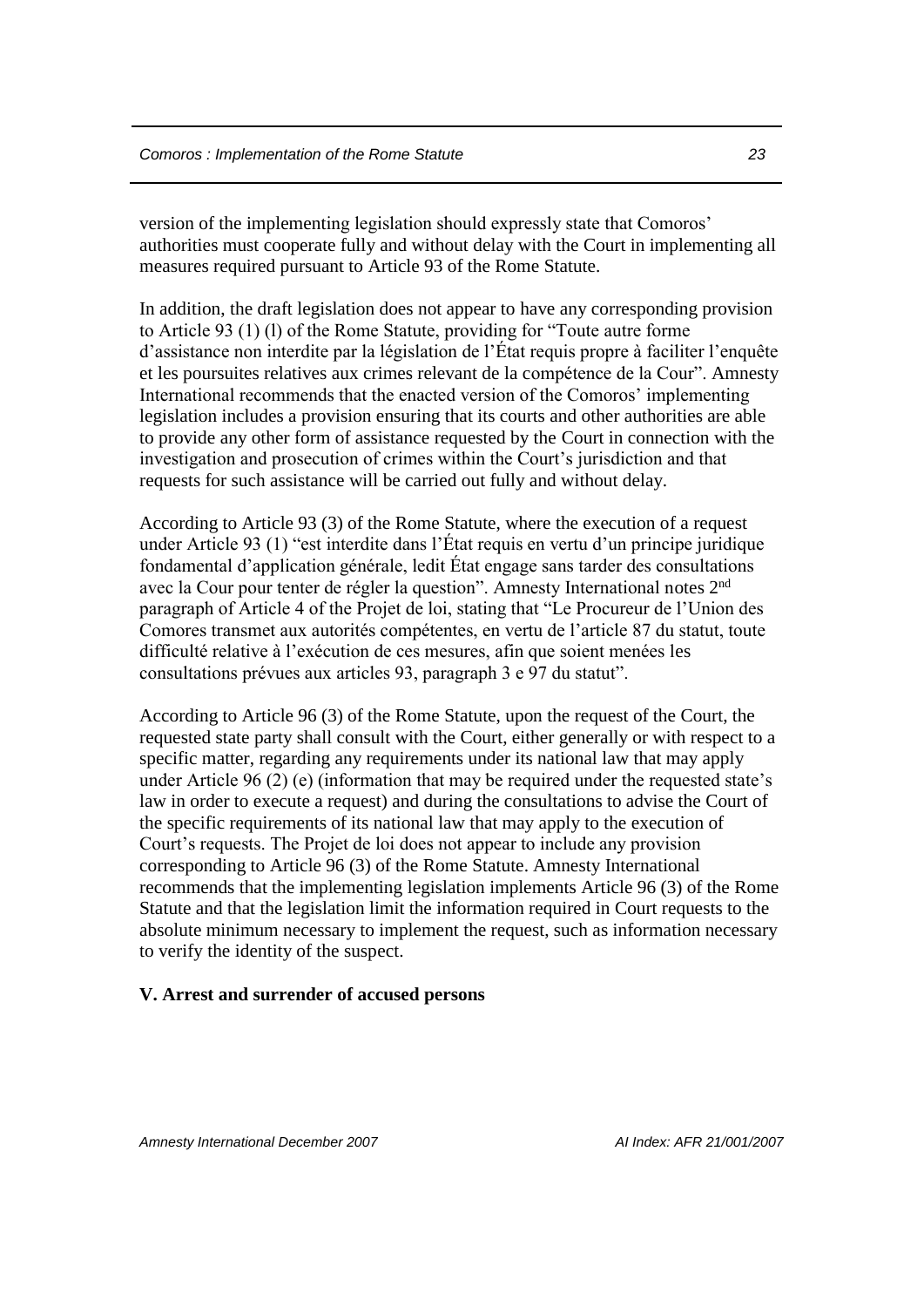The Projet de loi contains in Articles 5 to 16 provisions regarding the arrest and surrender of persons to the Court. However, some aspects do not seem to have been fully implemented, as outlined in the following sections.

#### <span id="page-25-0"></span>**States parties should ensure that there are no obstacles to arrest and surrender**

In contrast to extradition between states, there are no substantive grounds permitted under the Rome Statute for refusal to surrender a person to the Court. In addition, under Article 91 (2) (c) of the Rome Statute, states parties are required to establish a procedure for surrender of persons to the Court that is not more burdensome than that used for extradition to other states and which should be less burdensome.

Article 91 (4) of the Rome Statute requires a state party, upon a request by the Court, to consult with it, "soit d'une manière générale, soit à propos d'une question particulière, des consultations sur les conditions prévues par sa législation interne qui pourraient s'appliquer selon le paragraphe 2, alinéa c). Lors de ces consultations, l'État Partie informe la Cour des exigences particulières de sa législation". Article 91 (4) of the Rome Statute does not appear to have any corresponding provision in the Projet de loi. Amnesty International recommends its inclusion in the enacted version of the implementing legislation.

According to Article 59 (4) of the Rome Statute, "L'autorité compétente de l'État de détention ne peut pas examiner si le mandat d'arrêt a été régulièrement delivré". Amnesty International notes  $2<sup>nd</sup>$  paragraph of Article 10 of the Projet de loi stating that "La Chambre de l'Instruction statue par un arrêt rendu en audience publique et motivé par référence aux dispostions du paragraphe 4 de l'article 59 susvisé". The scope of application of this provision does not appear to be clear. Amnesty International recommends that Article 59 (4) of the Rome Statute be effectively implemented in the enacted version of the legislation.

According to Article 59 (5) of the Rome Statute, "La Chambre préliminaire est avisée de toute demande de mise en liberté provisoire et fait des recommendations à l'autorité compétente de l'État de détention", which "prend pleinement en considération ces recommandations, y compris éventuellement celles qui portent sur les mesures propres à empêcher l'évasion de la personne". If interim release is granted, Article 59 (6) authorizes the Pre-Trial Chamber to request periodic reports on the status of the interim release. Amnesty International notes 1<sup>st</sup> paragraph of Article 10 stating that "La mise en liberté peut être demandée à tout moment à la Chambre de l'Instruction de la Cour d'Appel de Moroni qui procède conformément à l'article 59 du statut et à la procédure prévue à l'article 21 et suivant du présent Code". Amnesty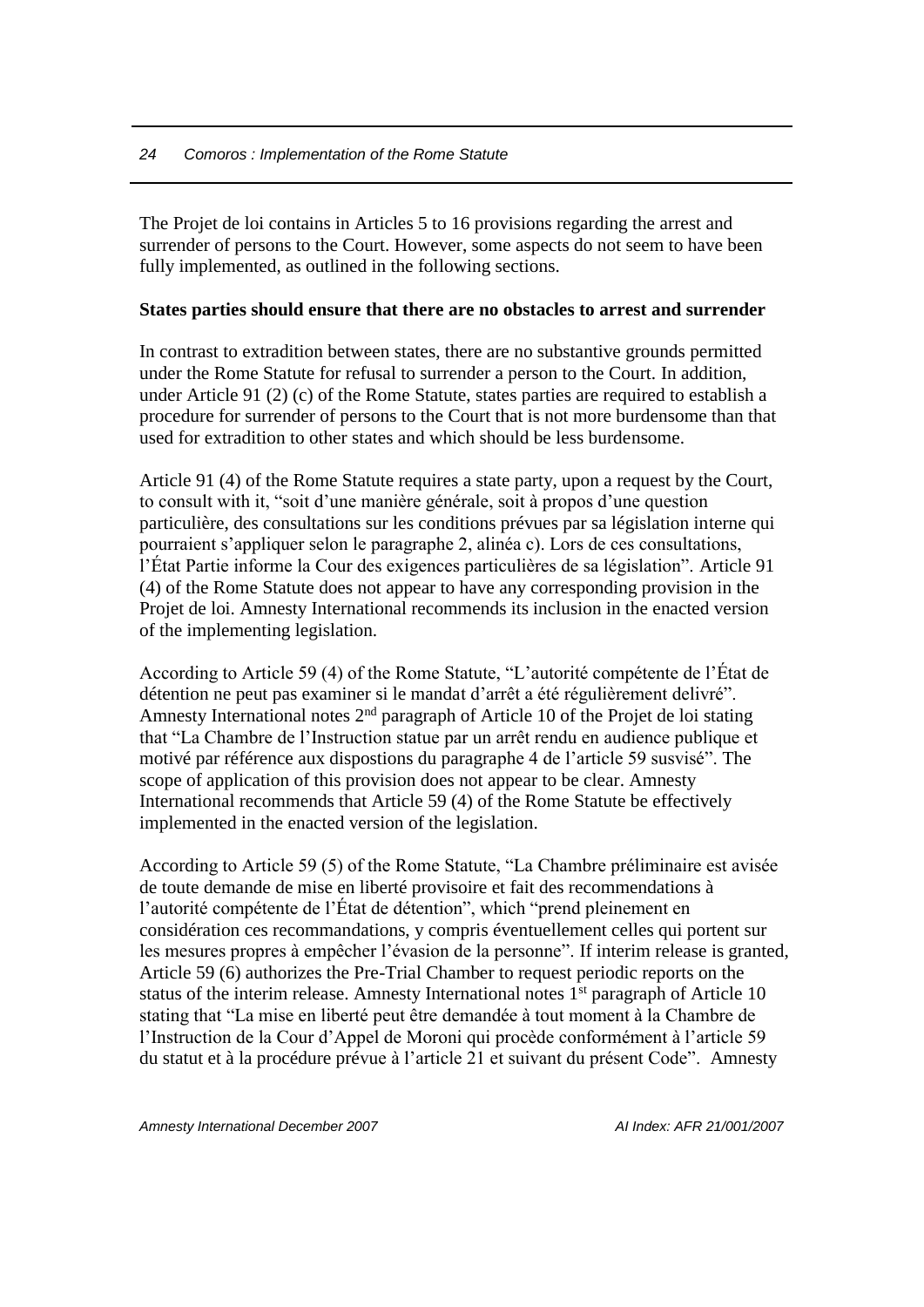International would welcome clarification if the procedure provided in Article 21 "et suivant" of the Penal Code of Comoros is fully consistent with Article 59 of the Rome Statute. If not, recommends that the national legislation of Comoros fully implements 2<sup>nd</sup> paragraph of Article 59 (5) of the Rome Statute and guarantees that Court's requests of reports on the status of the interim release will be properly implemented, according to Article 59 (6) of the Rome Statute.

Amnesty International would welcome clarification on the scope of application of the following provisions of the Projet de loi:  $1<sup>st</sup>$  paragraph of Article 7 stating that "(...) Le transfèrement doit avoir lieu dans un délai maximum de cinq jours à compter de sa présentation au Procureur de l'Union des Comores; faute de quoi la personne réclamée est immédiatement libérée sur décision du Président de la Chambre de l'Instruction de la Cour d'Appel de Moroni, à moins que le transfèrement ait été retardé par des circonstances insurmontables"; and  $2<sup>nd</sup>$  paragraph of Article 11, stating that "La personne réclamée est remise dans un délai d'un mois à compter du jour où cette décision est devenue définitive, faute de quoi elle est immédiatement libérée sur décision du Président de la Chambre de l'Instruction, à moins que sa remise ait été retardée par des circonstances insurmontables". The Prosecutor of the Court should be informed before any release of the person sought to be surrendered to the Court and permitted to make oral and written arguments concerning release. There should be effective guarantees to ensure that anyone who is released will not abscond. First paragraph of Article 7 and  $2<sup>nd</sup>$  paragraph of Article 11 of the Projet de loi should be modified in order to be able to surrender the person to the Court as soon as possible, consistent with the rights of the person concerned.

According to 4th and 5th paragraphs of Article 15 of the Projet de loi "La personne qui a fait l'objet d'une arrestation provisoire dans les conditions prévues à l'article 92 du statut et qui n'a pas consenti être remise à la Cour peut être libérée et si les autorités compétentes en vertu de l'article 87 du statut ne reçoivent pas de demande formelle de remise dans le délai prescript par le règlement de procédure et de preuve de cette juridiction internationale. La libération est décidée par la Chambre de l'Instruction sur requête présentée par l'intéressé (…)". The Prosecutor of the Court should be informed before any release of the person sought to be surrendered to the Court and permitted to make oral and written arguments concerning release.

Amnesty International notes Article 12 of the Projet de loi which appears to implement Article 89 (4) of the Rome Statute.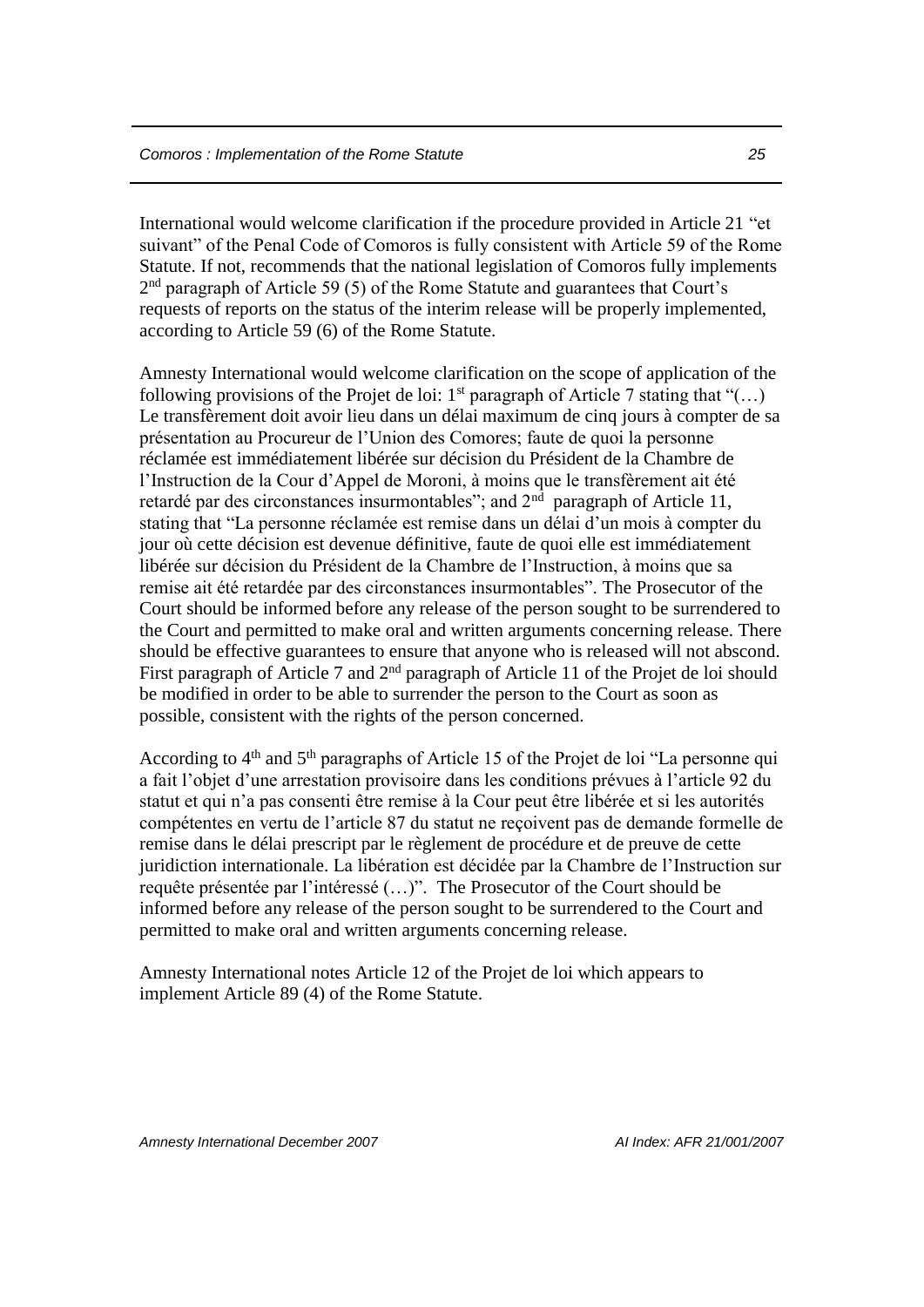#### <span id="page-27-0"></span>**National courts and authorities must arrest accused persons as soon as possible after a request by the Court**

Article 92 of the Rome Statute provides for provisional arrest in urgent cases, pending presentation of the request for surrender and supporting documents. Article 59 (1) of the Rome Statute provides that "L'État Partie qui a reçu une demande d'arrestation provisoire ou d'arrestation et de remise prend immédiatement des mesures pour faire arrêter la personne dont il s'agit (…)".

Amnesty International notes the second paragraph of Article 5 of the Projet de loi stating that:

"En cas d'urgence, ces demandes peuvent aussi être adressées directement et par tout moyen au Procureur de l'Union des Comores territorialement compétent. Elles sont ensuite transmises dans les formes prévues à l'alinéa précédent."

implementing Article 92 (1) of the Rome Statute. However, Article 59 (1) of the Rome Statute does not appear to have any corresponding provision in the Projet de loi. The enacted version of the implementing legislation should provide that Comoros' authorities must respond without delay to requests from the Court for arrest and surrender and immediately take steps to arrest pursuant to Article 59 (1) of the Rome Statute stating that:

"L'État Partie qui a reçu une demande d'arrestation provisoire ou d'arrestation et de remise prend immédiatement des mesures pour faire arrêter la personne dont il s'agit conformément à sa législation et aux dispositions du chapitre IX".

#### <span id="page-27-1"></span>**National courts and authorities must fully respect the rights of those arrested at the request or order of the Court**

Article 55 of the Rome Statute requires that the rights of persons be respected during the course of an investigation and that persons suspected of being responsible for crimes within the Court's jurisdiction be informed of those rights before being questioned. The rights identified in Article 55 necessarily apply with equal force after a person has been charged. In addition, Article 59 (2) guarantees the rights of people arrested at the request of the Court.

Second paragraph of Article 6,  $2<sup>nd</sup>$ ,  $3<sup>rd</sup>$  and  $4<sup>th</sup>$  paragraphs of Article 7 and  $3<sup>rd</sup>$ paragraph of Article 8 of the Projet de loi provide guarantee certain rights of those arrested at the request or order of the Court. However, it appears that there may be gaps with regard to rights of persons during an investigation, as guaranteed in Article 55 of the Rome Statute. Amnesty International recommends that all the rights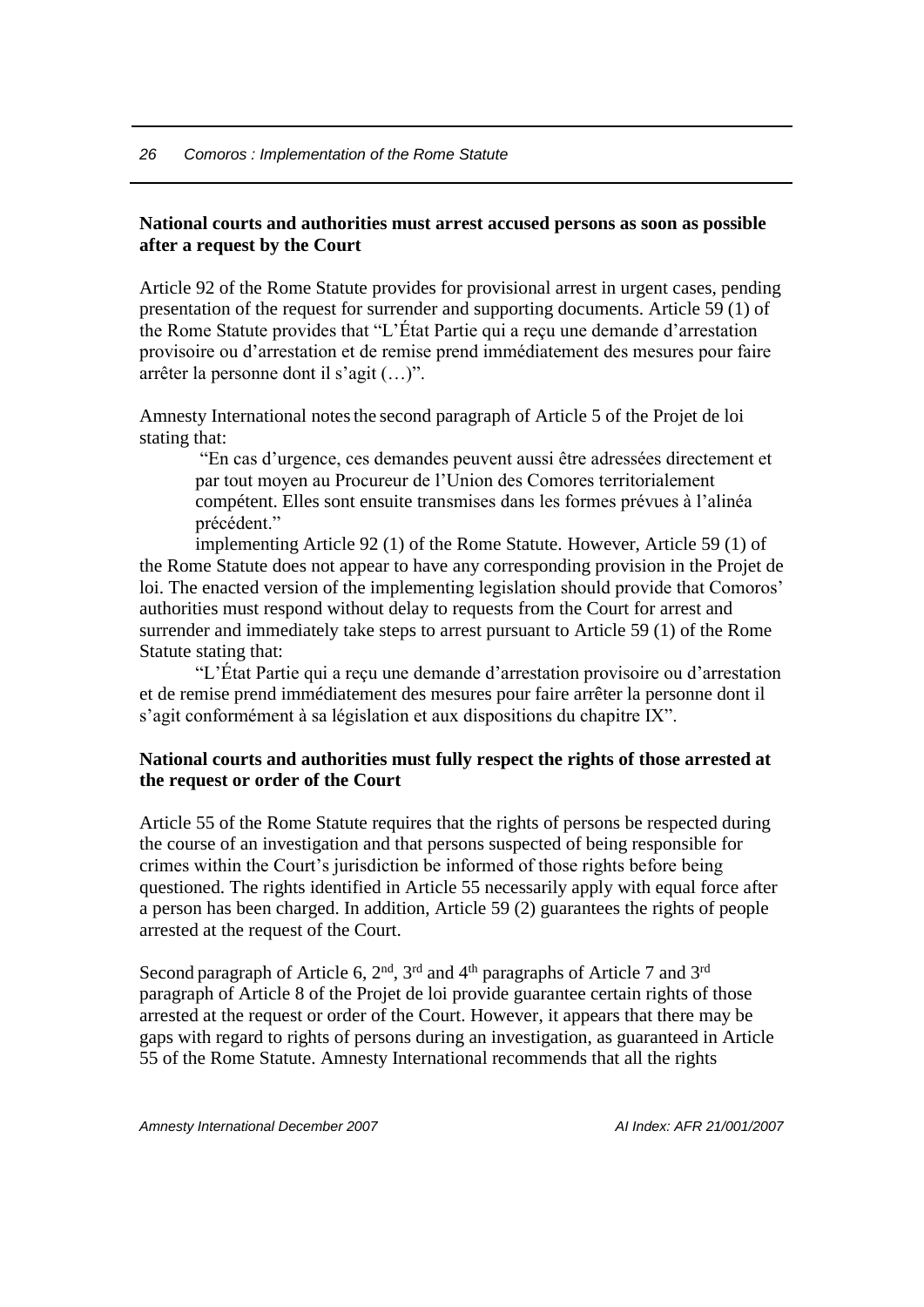recognized in Article 55 be expressly guaranteed in the enacted version of the implementing legislation. In addition, the rights recognized in Article 59 (2) (a), (b) and (c) of the Rome Statute should be expressly guaranteed in the enacted version of the legislation.

According to Article 89 (2), "Lorsque la personne dont la remise est sollicitée saisit une juridiction nationale d'une contestation fondée sur le principle ne bis in idem, comme prévu à l'article 20, l'État requis consulte immédiatement la Cour pour savoir s'il y a eu en l'espèce une décision sur la recevabilité. S'il a été décidé que l'affaire est recevable, l'État requis donne suite à la demande. Si la décision sur la recevabilité est pendante, l'État requis peut différer l'exécution de la demande jusqu'à ce que la Cour ait statué". This provision of the Rome Statute does not appear to have corresponding provision in the Projet de loi. Amnesty International recommends the inclusion of such a provision in the enacted version of the implementing legislation, in accordance with Article 89 (2) of the Rome Statute.

#### <span id="page-28-0"></span>**National courts and authorities must surrender arrested persons promptly to the Court**

According to Article 59 (7) of the Rome Statute, "Une fois ordonnée la remise par l'État de détention, la personne est livrée à la Cour aussitôt que possible". There does not appear to be any provision corresponding to Article 59 (7) of the Rome Statute, in the Projet de loi. In addition, there are several provisions in the Projet de loi that may delay the surrender of the person to the Court, namely first paragraph of Article 8, second paragraph of Article 9 and second paragraph of Article 11. Given that the only reason for a decision not to surrender a person being sought by the Court in an arrest warrant is that the person is not the person named in the arrest warrant, these provisions should be modified in order to be able to surrender the person to the Court as soon as possible, consistent with the rights of the person concerned. Amnesty International recommends that the legislation of Comoros guarantees that the person ordered by the Court to be surrendered, be surrendered as soon as possible, in order to avoid any delays that could undermine the work of the Court.

If the national court determines that the arrest was not in accordance with the appropriate procedure or that the person's rights were not respected, the legislation can provide a broad range of remedies other than refusing surrender to the Court, such as compensation and informing the Court of the decision to what it can be taken into account.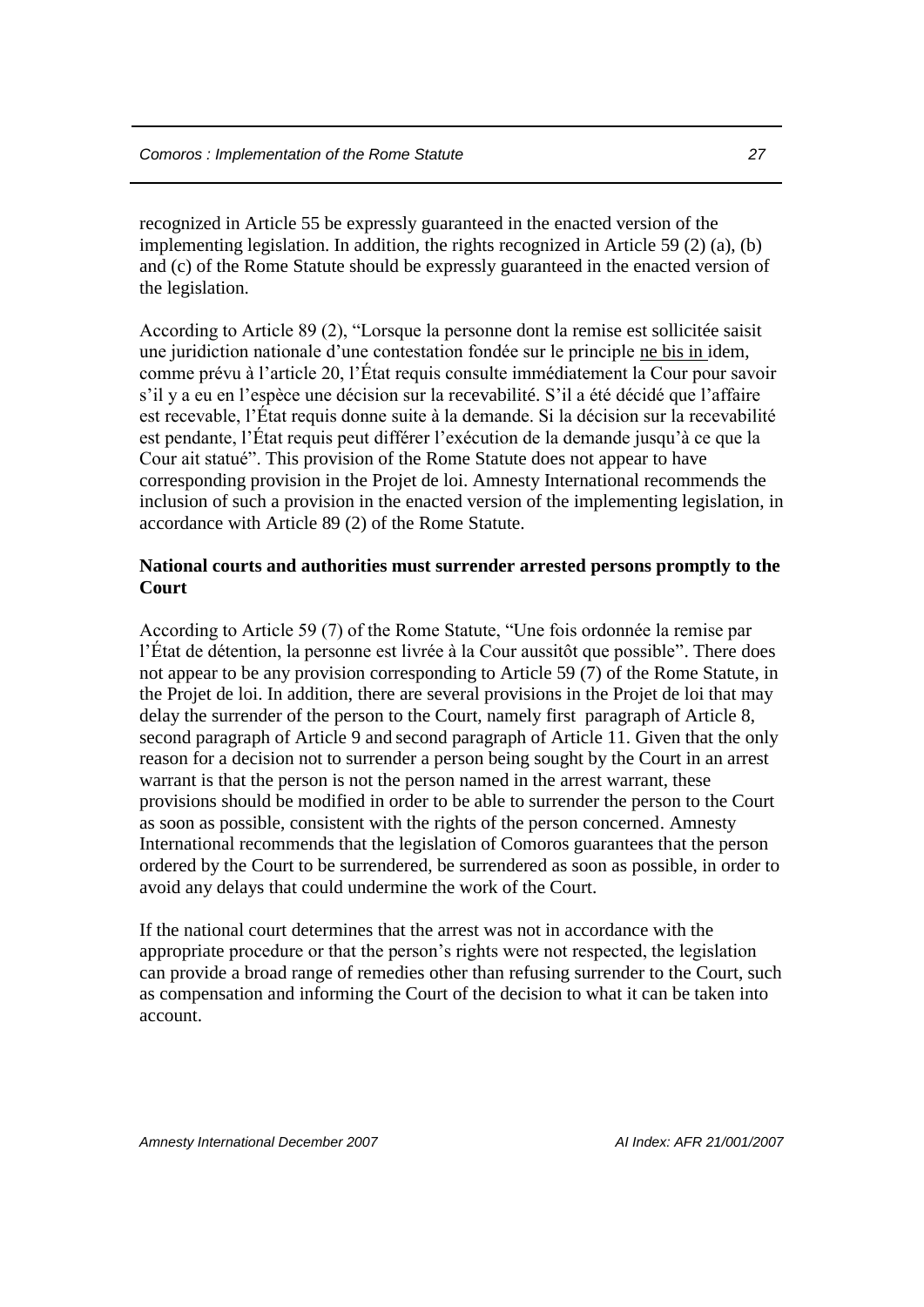#### <span id="page-29-0"></span>**States should give priority to requests for surrender by the Court over competing requests by other states**

Article 90 spells out the obligations of states parties when they receive competing requests for surrender. Given that the crimes being investigated and prosecuted by the Court are the most serious in the world and that, as a general rule those being investigated or prosecuted in national courts less grave, States parties should ensure that to the maximum extent possible, they give priority to requests from the Court over competing requests from states. States parties should also seek to avoid lengthy delays in determining whether to give priority to a request by the Court over a competing request. The draft legislation does not appear to have any corresponding provision to Article 90 of the Rome Statute. Amnesty International recommends its implementation in the enacted version.

#### <span id="page-29-1"></span>**States must permit transfers of accused persons through their territory to the seat of the Court**

Amnesty International welcomes Article 13 of the Projet de loi implementing Article 89 (3) (a) of the Rome Statute.

#### <span id="page-29-2"></span>**VI. Ensuring effective reparations to victims**

<span id="page-29-3"></span>**National courts and authorities must enforce judgements and decisions of the Court concerning reparations for victims and should provide for reparations in national law for all victims of crimes under international law in accordance with international standards, including the general principles established by the Court relating to reparations** 

Article 75 of the Rome Statute: reparations to victims

According to Article 17 of the Projet de loi:

"Lorsque la Cour Pénale Internationale en faite la demande, l'exécution des peines d'amende et de confiscation ou des décisions concernant les réparations prononcées par celle-ci est autorisée par le tribunal correctionnel de Moroni saisi, à cette fin, par le Procureur de la République. La procédure suivie devant le tribunal correctionnel obéit aux règles du présent code. Le Tribunal est lié par la décision de la Cour Pénale Internationale, y compris en ce qui concerne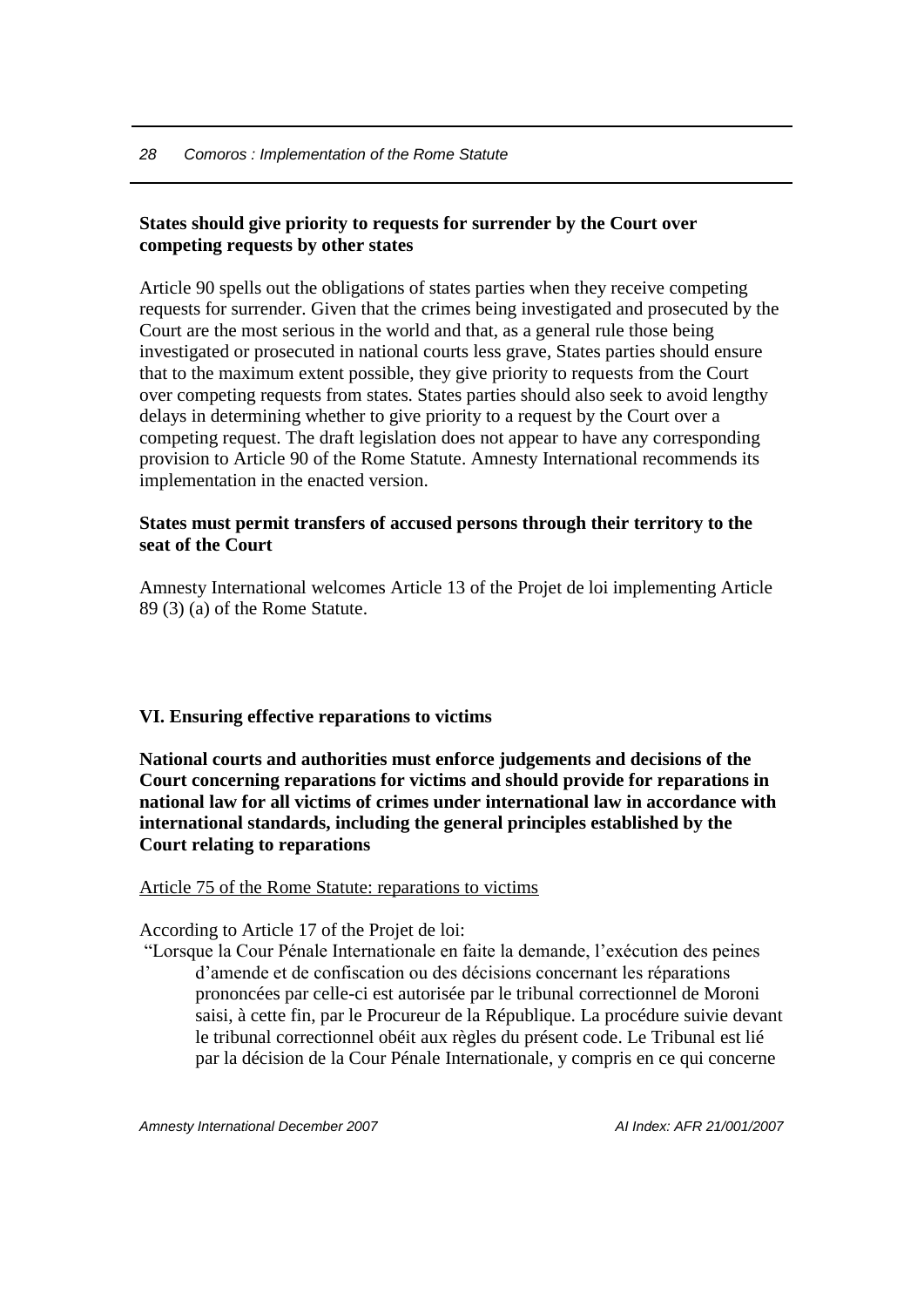les dispositions relatives aux droits des tiers. Toutefois, dans le cas d'exécution d'une ordonnance de confiscation, il peut ordonner toutes les mesures destinées à permettre de récupérer la valeur du produit, des biens ou des avoirs dont la Cour a ordonné la confiscation, lorqui'il apparaît que l'ordonnance de confiscation ne peut pas être exécutée. Le Tribunal entend le condamné ainsi que toute personne ayant des droits sur les biens, besoin par commission rogatoire. Ces personnes peuvent se faire représenter par un avocat. Lorsque le Tribunal constate que l'exécution d'une ordonnace de confiscation ou de réparation aurait pour effet de porter préjudice à un tiers de bonne foi qui ne peut relever appel de ladite ordonnace, il en informe le Procureur de la République aux fins de renvoi de la question à la Cour Pénale internationale qui lui donne toutes suites utiles".

According to Article 18 of the Projet de loi:

 "L'autorisation d'exécution rendue par le tribunal correctionnel en vertu de l'article précédent entraîne, selon la décision de la Cour Pénale Internationale, transfert du produit des amendes et des biens confisqués ou du produit de leur vente à la Cour ou au fond en faveur des victimes. Ces biens ou sommes peuvent également être attribués aux victimes, si la Cour en a décidé et a procédé à leur désignation. Toute contestation relative à l'affectation produit des amendes, des biens ou du produit de leur vente est renvoyée à la Cour Pénale Internationale qui lui donne les suites utiles".

However, it does not appear that the Projet de loi provides for reparations for victims of crimes in proceedings in Comoros' courts for crimes under international law. Amnesty International urges Comoros to ensure that the provisions of national law guarantee the right of victims and their families to reparations, including restitution, compensation, rehabilitation, satisfaction and guarantees of non-repetition and effective judicial procedures to obtain such reparations in proceedings in national courts of crimes under international law. Amnesty International also urges Comoros to contribute to the Trust Fund for Victims specified by Article 79 of the Rome Statute, and establish a similar fund at national level.

#### <span id="page-30-0"></span>**VII. Trying cases of offences against the administration of justice**

#### <span id="page-30-1"></span>**Legislation must provide for punishment of offences against the administration of justice by the Court**

The Projet de loi does not appear to include any provision corresponding to Article 70 of the Rome Statute on offences against the administration of justice by the Court.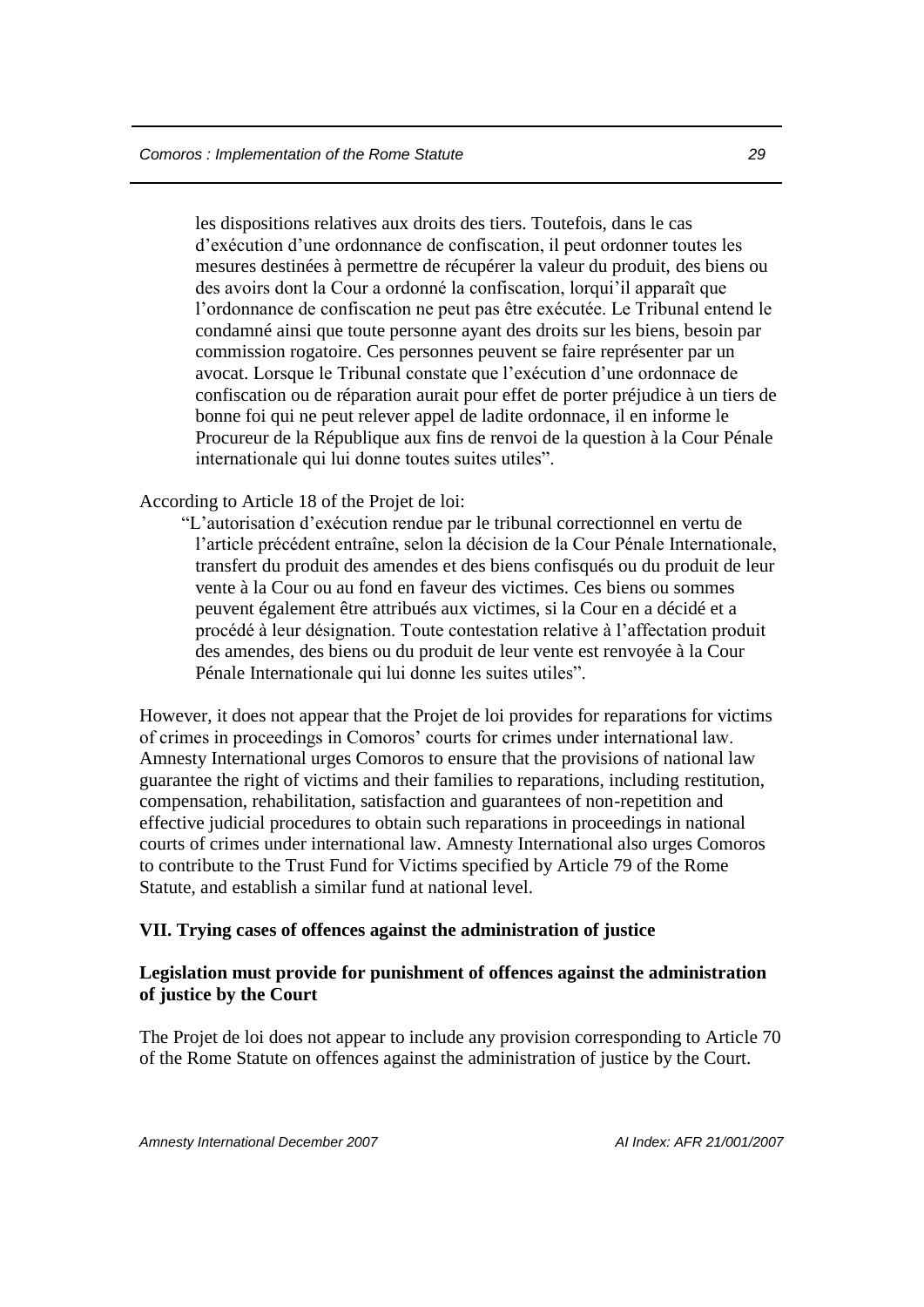Amnesty International recommends that Comoros amend existing legislation concerning offences against their criminal justice system to give its courts jurisdiction over each of the offences identified in Article 70 (1) of the Rome Statute, regardless where such offences were committed, and to provide full cooperation without delay with investigations and prosecutions of such offences by the Court in the same manner as it is required to cooperate with investigations and prosecutions of crimes in the Court. In addition, the legislation should provide for universal jurisdiction over offences against the administration of justice, so that there are no safe heavens for persons who have committed such offences and fled to Comoros.

#### <span id="page-31-0"></span>**VIII. Enforcement of judgements and sentences**

#### <span id="page-31-1"></span>**Legislation must provide for enforcement of fines and forfeiture measures**

Article 109 of the Rome Statute: enforcement of fines and forfeiture measures

Amnesty International notes Articles 17 and 18 of the Projet de loi on enforcement of fines and forfeiture measures.

With regard to the phrase "La procédure suivie devant le tribunal correctionnel obéit aux règles du présent code", in 1st paragraph of Article 17 of the Projet de loi, Amnesty International would welcome clarification which code is to be applied and if its provisions are fully consistent with international criminal law standards. If not, Amnesty International recommend its amendment in accordance with international law standards.

#### <span id="page-31-2"></span>**Legislation should provide for the enforcement of sentences by the Court, in accordance with the requirements set forth below**

Article 103 of the Rome Statute: role of States in enforcement of sentences of imprisonment Article 105 of the Rome Statute: enforcement of the sentence

According to Article 103 (2) (a) of the Rome Statute:

 "L'État chargé de l'exécution avise la Cour de toute circonstance (…) qui serait de nature à modifier sensiblement les conditions ou la durée de la détention. La Cour est avisée au moins 45 jours à l'avance de toute circonstance de ce type connue ou prévisible. Pendant ce délai, l'État chargé de l'exécution ne prend aucune mesure qui pourrait être contraire à ses obligations en vertu de l'article 110".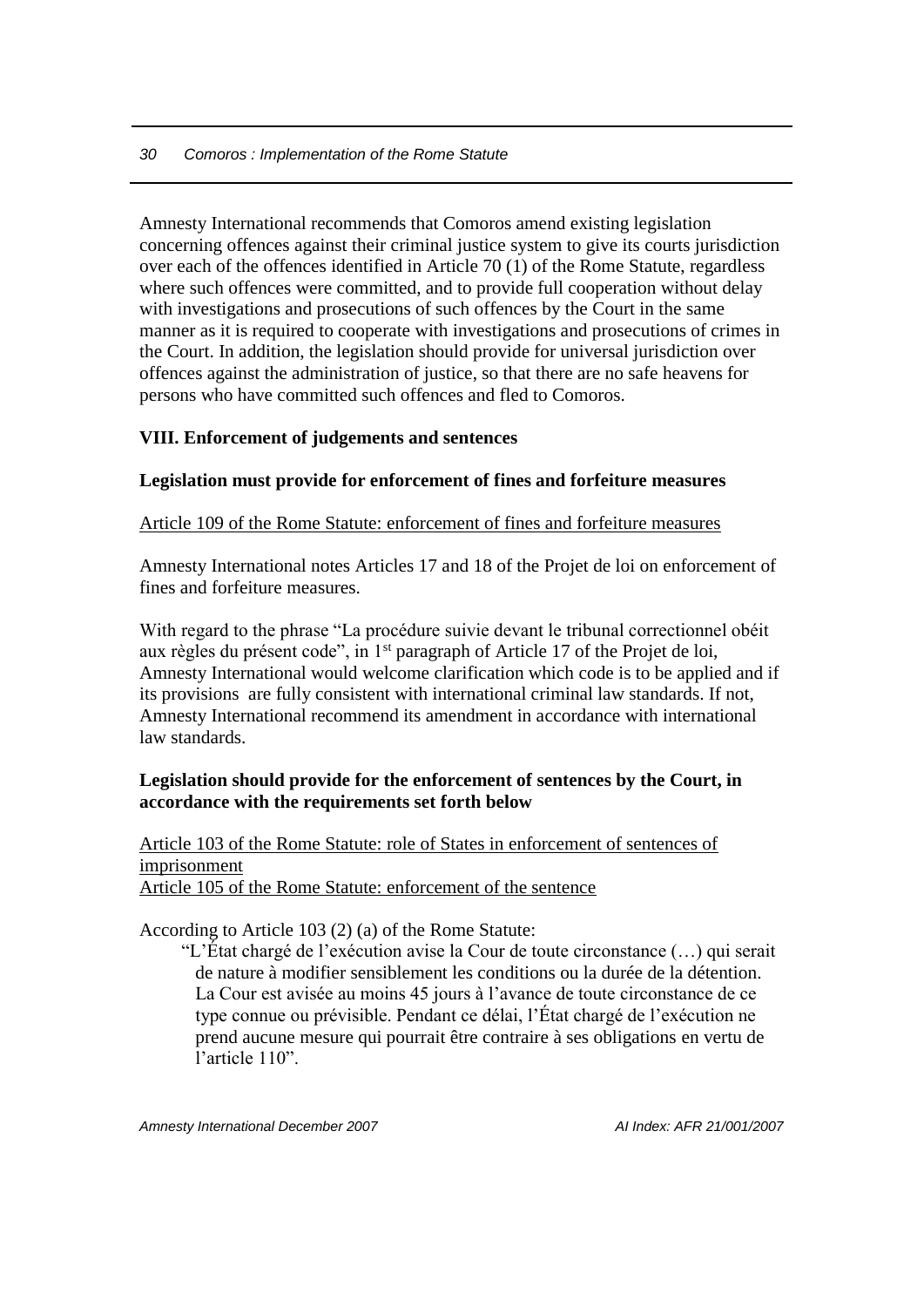The Projet de loi does not appear to have any corresponding provision to Article 103 (2) (a) of the Rome Statute. Amnesty International recommends its inclusion in the enacted version of the legislation.

Article 105 (1) of the Rome Statute provides that:

 "Sous réserve des conditions qu'un État a éventuellement formulées comme le prévoit l'article 103, paragraphe 1, alinéa b), la peine d'emprisonnement est exécutoire pour les États Parties, qui ne peuvent en aucun cas la modifier". Article 105 (2) provides that "La Cour a seule le droit de se prononcer sur une demande de révision de sa décision sur la culpabilité ou la peine. L'État chargé de l'exécution n'empêche pas le condamné de présenter une telle demande".

Amnesty International notes first paragraph of Article 19 of the Projet de loi, implementing Article 105 (1) of the Rome Statute. With regard to Article 105 (2) of the Rome Statute, Amnesty International notes Article 21 of the Projet de loi, providing that the Court be informed:

 "Si la personne condamnée dépose une demande de placement à l'extérieur, de semi-liberté, de réduction de peine, de fractionnement ou de suspension de peine, de placement sous surveillance électronique ou de libération conditionnelle".

However, it does not appear to refer the obligation of Comoros to inform the Court of any "demande de révision de sa décision sur la culpabilité". Amnesty International recommends the inclusion of Articles 106 (1), (2) and (3) of the Rome Statute in the enacted version of the legislation.

#### *a. Conditions of detention must fully satisfy the requirements of the Statute and other international standards*

Amnesty International notes that the second paragraph of Article 19 of the Projet de loi stating that "Sous réserve des dispositions du statut et de la présente section, l'exécution et l'application de la peine sont régies par les dispositions de la présente loi". However, the Projet de loi does not appear to include any provisions relating to conditions of detention and imprisonment. Amnesty International would like to point out that in accordance with the provisions of Articles 106 (1) and (2) of the Statute, states must take steps to ensure access by the Court to places where persons serving sentences are to be found and that these places must comply with the international standards laid down for places of detention and imprisonment. In addition, Article 106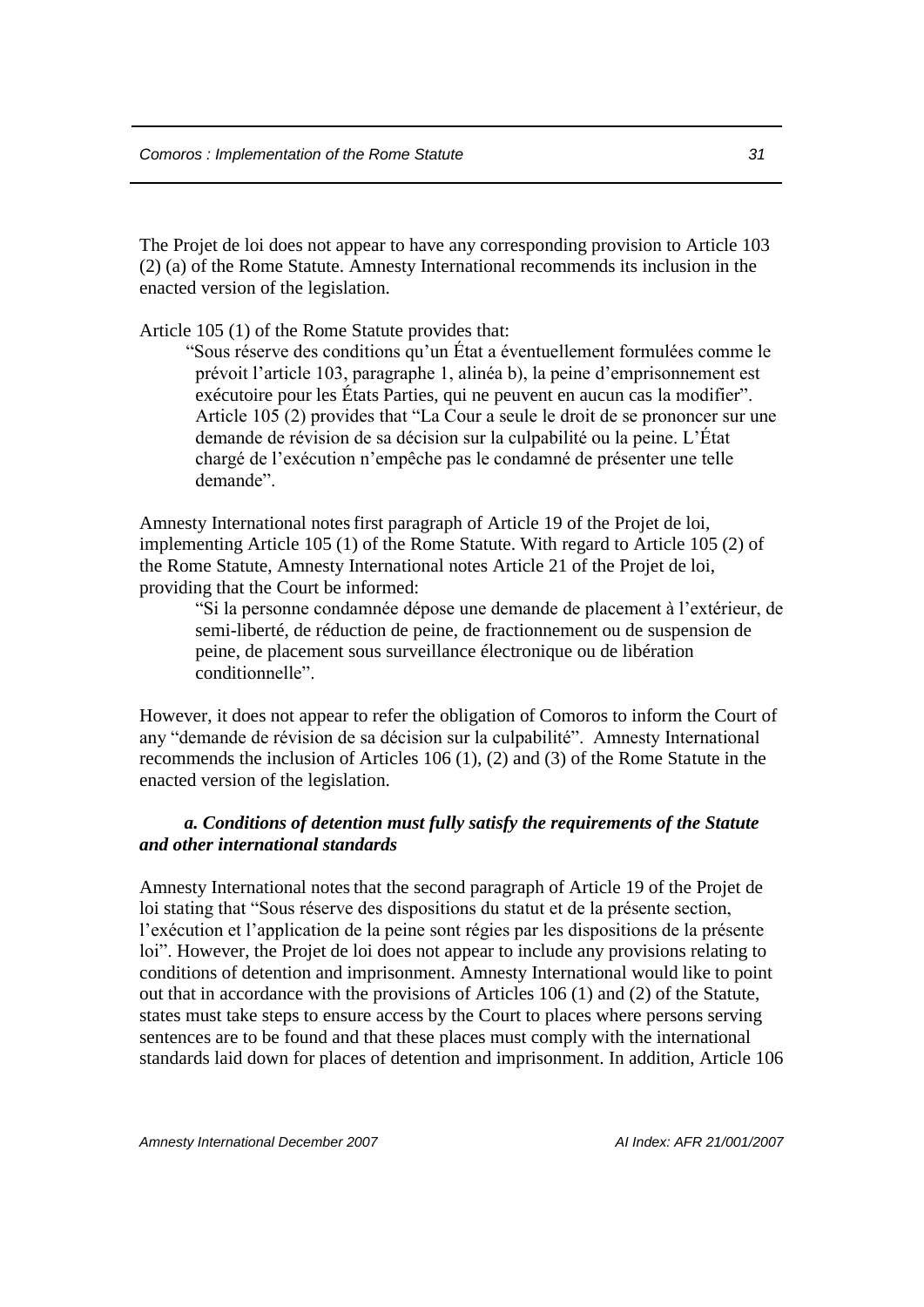(3) of the Rome Statute, stating that "Les communications entre le condamné et la Cour sont libres et confidentielles" does not appear to have any corresponding provision in the Projet de loi. Amnesty International recommends the inclusion of those provisions in the enacted version of the legislation

#### *b*. *Legislation should provide for release of the convicted person on completion of sentence or on order of the Court*

Article 110 (1) of the Rome Statute provides that the state of enforcement "ne peut libérer la personne détenue avant la fin de la peine prononcée par la Cour" and, according to paragraph (2) of that article, "La Cour a seule le droit de décider d'une réduction de peine".

Article 110 (1) and (2) of the Rome Statute does not appear to have any corresponding provision in the Projet de loi and 2nd paragraph of Article 19 of the Projet de loi does not appear to be sufficiently clear to implement those provisions. Amnesty International recommends its implementation in the enacted legislation.

#### *c. Legislation should provide for the transfer of persons on completion of sentence*

Article 107 of the Rome Statute, on the transfer of persons on completion of sentence, does not appear to have any corresponding provision in the Projet de loi and 2nd paragraph of Article 19 of the Projet de loi does not appear to be sufficiently clear to implement this provision. Amnesty International recommends its implementation in the enacted legislation.

#### *d. Legislation should limit prosecutions and punishment for other offences*

Article 108 (1) of the Rome Statute states that "Le condamné détenu par l'État chargé de l'exécution ne peut être poursuivi, condamné ou extradé vers un État tiers pour un comportement antérieur à son transfèrement (…) à moins que la Cour n'ait approuvé ces poursuites, cette condamnation ou cette extradition (…)". According to paragraph 2 of same provision "La Cour statue sur la question (…)". Those provisions of the Rome Statute do not appear to have any corresponding provision in the Projet de loi and 2nd paragraph of Article 19 of the Projet de loi does not appear to be sufficiently